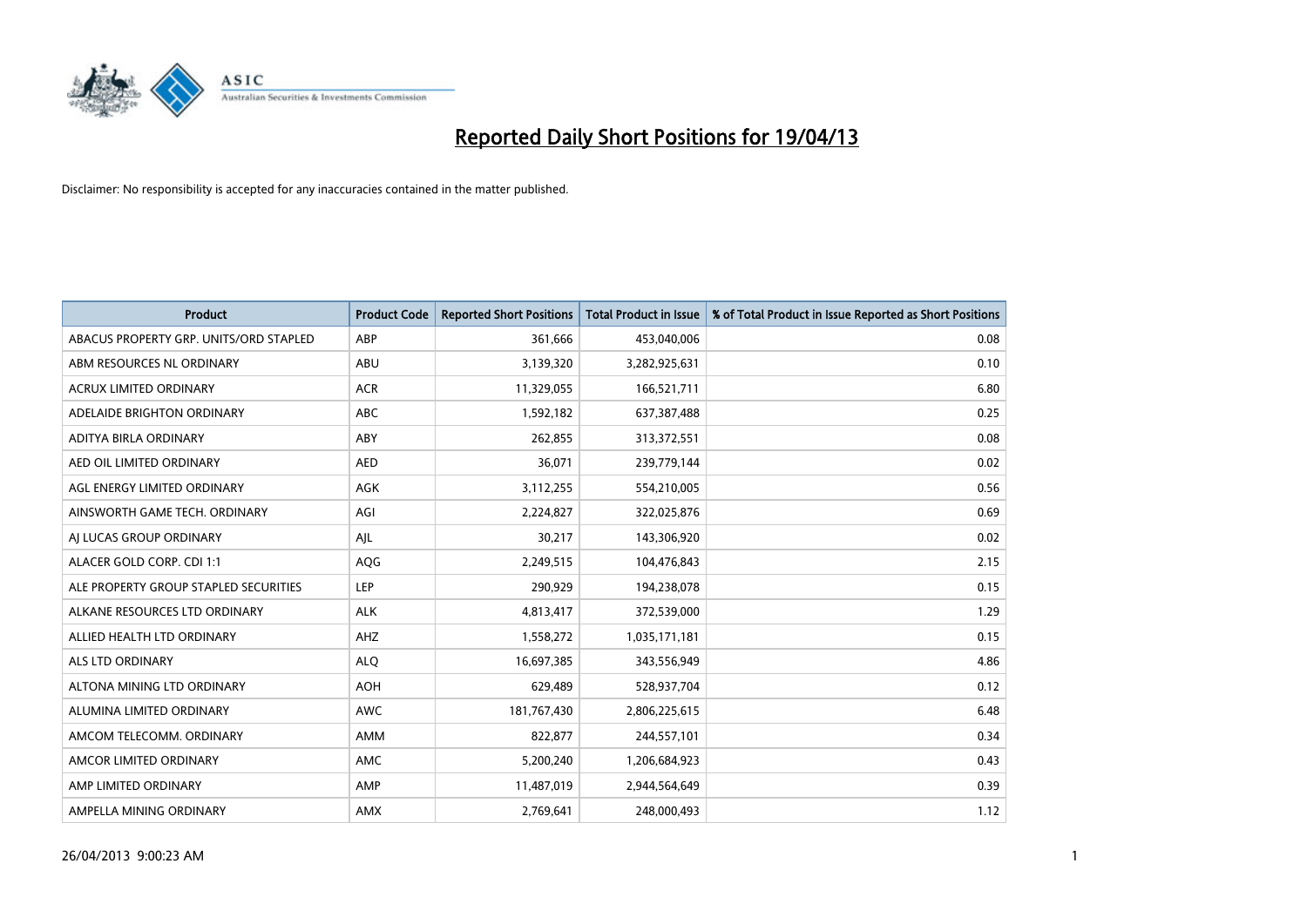

| Product                                   | <b>Product Code</b> | <b>Reported Short Positions</b> | <b>Total Product in Issue</b> | % of Total Product in Issue Reported as Short Positions |
|-------------------------------------------|---------------------|---------------------------------|-------------------------------|---------------------------------------------------------|
| ANGLOGOLD ASHANTI CDI 5:1                 | AGG                 | 1                               | 89,207,765                    | 0.00                                                    |
| ANSELL LIMITED ORDINARY                   | <b>ANN</b>          | 9,948,177                       | 130,818,006                   | 7.60                                                    |
| ANTARES ENERGY LTD ORDINARY               | AZZ                 | 378,202                         | 257,000,000                   | 0.15                                                    |
| ANZ BANKING GRP LTD ORDINARY              | ANZ                 | 3,312,292                       | 2,743,749,158                 | 0.12                                                    |
| APA GROUP STAPLED SECURITIES              | <b>APA</b>          | 9,415,222                       | 835,750,807                   | 1.13                                                    |
| APN NEWS & MEDIA ORDINARY                 | <b>APN</b>          | 16,094,896                      | 661,526,586                   | 2.43                                                    |
| AQUARIUS PLATINUM. ORDINARY               | <b>AOP</b>          | 11,327,189                      | 486,851,336                   | 2.33                                                    |
| AQUILA RESOURCES ORDINARY                 | <b>AQA</b>          | 12,752,237                      | 411,804,442                   | 3.10                                                    |
| ARAFURA RESOURCE LTD ORDINARY             | <b>ARU</b>          | 381,677                         | 441,270,644                   | 0.09                                                    |
| ARB CORPORATION ORDINARY                  | ARP                 | 243,356                         | 72,481,302                    | 0.34                                                    |
| ARDENT LEISURE GROUP STAPLED SECURITIES   | AAD                 | 3,691,305                       | 397,803,987                   | 0.93                                                    |
| ARISTOCRAT LEISURE ORDINARY               | <b>ALL</b>          | 7,942,641                       | 551,418,047                   | 1.44                                                    |
| ARRIUM LTD ORDINARY                       | ARI                 | 5,156,126                       | 1,351,527,328                 | 0.38                                                    |
| ASCIANO LIMITED ORDINARY                  | <b>AIO</b>          | 7,695,139                       | 975,385,664                   | 0.79                                                    |
| ASG GROUP LIMITED ORDINARY                | ASZ                 | 1,513,917                       | 206,720,839                   | 0.73                                                    |
| ASPEN GROUP ORD/UNITS STAPLED             | <b>APZ</b>          | 22,564                          | 1,192,665,422                 | 0.00                                                    |
| ASPIRE MINING LTD ORDINARY                | AKM                 | 40,949                          | 655,594,556                   | 0.01                                                    |
| ASTRO JAP PROP GROUP STAPLED US PROHIBIT. | AJA                 | 80,728                          | 67,211,752                    | 0.12                                                    |
| ASX LIMITED ORDINARY                      | ASX                 | 2,460,176                       | 175,136,729                   | 1.40                                                    |
| ATLAS IRON LIMITED ORDINARY               | <b>AGO</b>          | 39,554,353                      | 909,718,409                   | 4.35                                                    |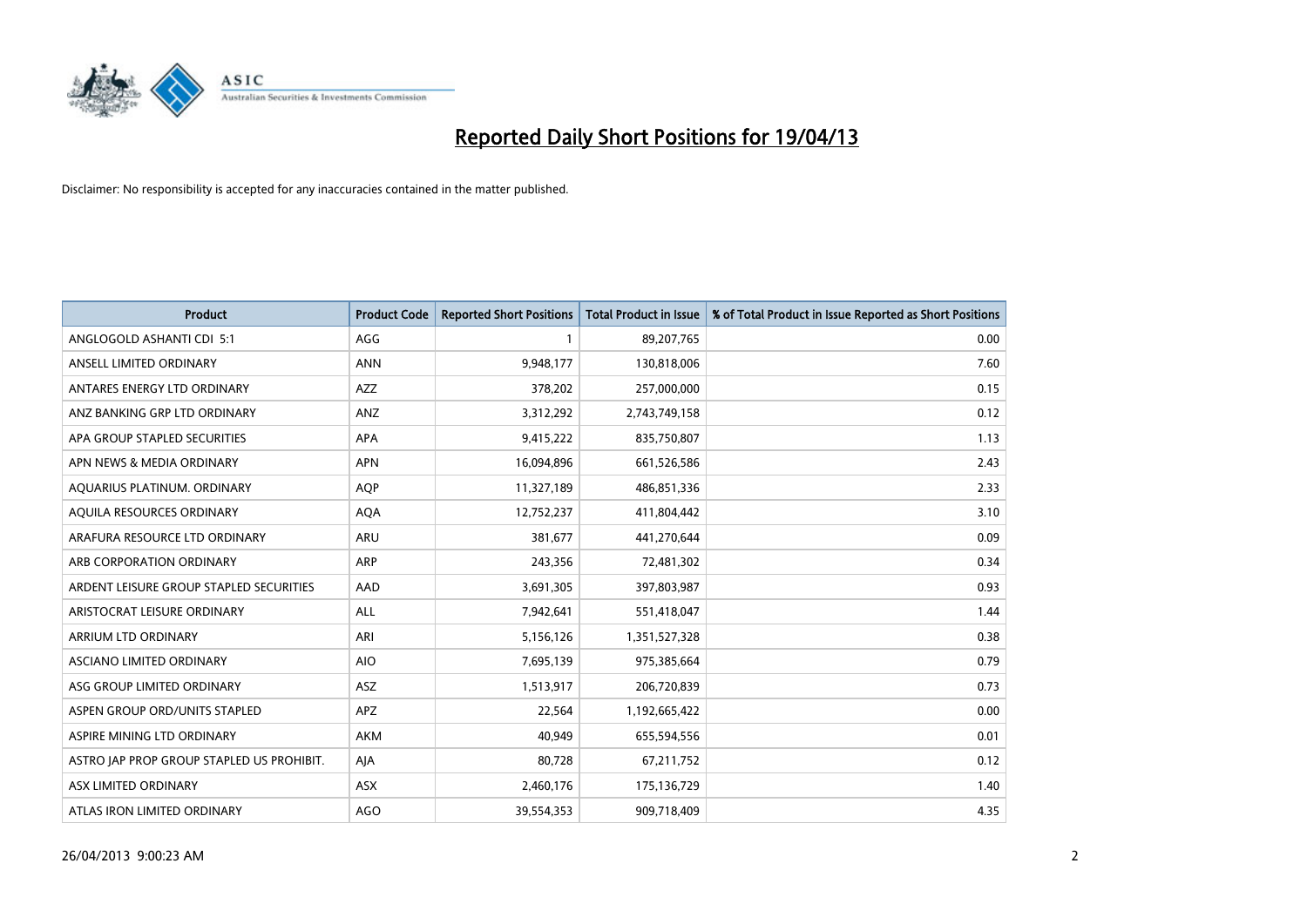

| <b>Product</b>                       | <b>Product Code</b> | <b>Reported Short Positions</b> | <b>Total Product in Issue</b> | % of Total Product in Issue Reported as Short Positions |
|--------------------------------------|---------------------|---------------------------------|-------------------------------|---------------------------------------------------------|
| AURIZON HOLDINGS LTD ORDINARY        | AZJ                 | 7,027,478                       | 2,137,284,503                 | 0.33                                                    |
| AURORA OIL & GAS ORDINARY            | AUT                 | 4,872,866                       | 447,885,778                   | 1.09                                                    |
| <b>AUSDRILL LIMITED ORDINARY</b>     | <b>ASL</b>          | 4,515,448                       | 309,585,297                   | 1.46                                                    |
| AUSENCO LIMITED ORDINARY             | AAX                 | 404,111                         | 123,527,574                   | 0.33                                                    |
| <b>AUSTAL LIMITED ORDINARY</b>       | ASB                 | 827,452                         | 346,007,639                   | 0.24                                                    |
| <b>AUSTBROKERS HOLDINGS ORDINARY</b> | <b>AUB</b>          | 3,831                           | 57,618,015                    | 0.01                                                    |
| AUSTIN ENGINEERING ORDINARY          | ANG                 | 432,654                         | 73,164,403                    | 0.59                                                    |
| AUSTRALAND PROPERTY STAPLED SECURITY | <b>ALZ</b>          | 633,806                         | 578,324,670                   | 0.11                                                    |
| AUSTRALIAN AGRICULT, ORDINARY        | AAC                 | 1,656,107                       | 312,905,085                   | 0.53                                                    |
| AUSTRALIAN INFRASTR, UNITS/ORDINARY  | <b>AIX</b>          | 3,973,920                       | 620,733,944                   | 0.64                                                    |
| AUSTRALIAN PHARM. ORDINARY           | API                 | 229,809                         | 488,115,883                   | 0.05                                                    |
| <b>AUTOMOTIVE HOLDINGS ORDINARY</b>  | <b>AHE</b>          | 444,787                         | 260,579,682                   | 0.17                                                    |
| AVIENNINGS LIMITED ORDINARY          | AVI                 | 121,391                         | 274,588,694                   | 0.04                                                    |
| AWE LIMITED ORDINARY                 | AWE                 | 5,300,479                       | 522,116,985                   | 1.02                                                    |
| AZIMUTH RES LTD ORDINARY             | <b>AZH</b>          | 1,555,789                       | 430,626,680                   | 0.36                                                    |
| BANDANNA ENERGY ORDINARY             | <b>BND</b>          | 25,136,056                      | 528,481,199                   | 4.76                                                    |
| BANK OF QUEENSLAND. ORDINARY         | <b>BOQ</b>          | 4,726,664                       | 312,878,919                   | 1.51                                                    |
| <b>BASE RES LIMITED ORDINARY</b>     | <b>BSE</b>          | 999,657                         | 561,840,029                   | 0.18                                                    |
| <b>BATHURST RESOURCES ORDINARY</b>   | <b>BTU</b>          | 33,474,948                      | 697,247,997                   | 4.80                                                    |
| <b>BC IRON LIMITED ORDINARY</b>      | <b>BCI</b>          | 451,939                         | 123,104,384                   | 0.37                                                    |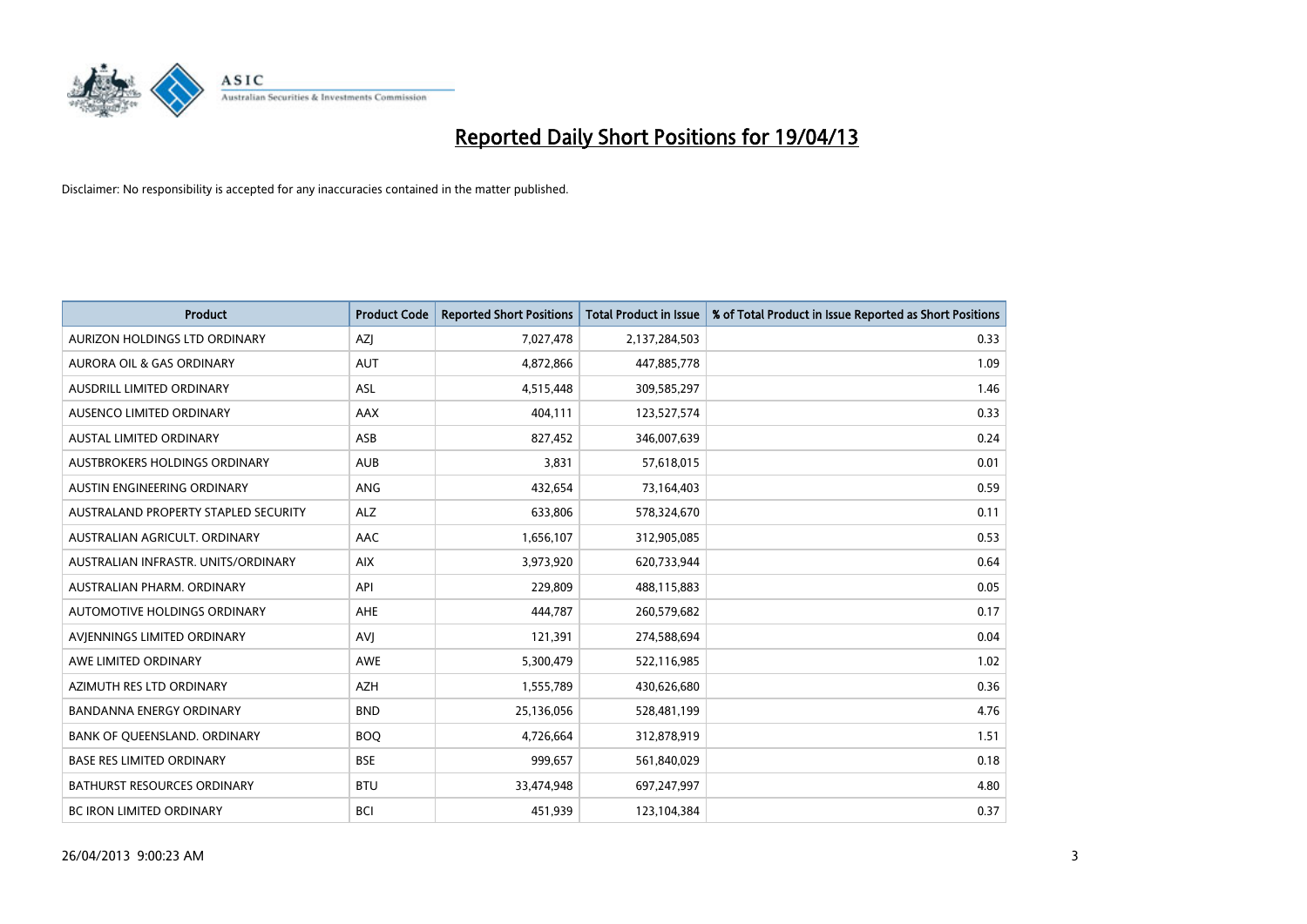

| <b>Product</b>                                | <b>Product Code</b> | <b>Reported Short Positions</b> | <b>Total Product in Issue</b> | % of Total Product in Issue Reported as Short Positions |
|-----------------------------------------------|---------------------|---------------------------------|-------------------------------|---------------------------------------------------------|
| <b>BEACH ENERGY LIMITED ORDINARY</b>          | <b>BPT</b>          | 15,493,968                      | 1,267,805,688                 | 1.22                                                    |
| BEADELL RESOURCE LTD ORDINARY                 | <b>BDR</b>          | 26,671,995                      | 769,677,280                   | 3.47                                                    |
| BENDIGO AND ADELAIDE ORDINARY                 | <b>BEN</b>          | 14,162,729                      | 407,153,612                   | 3.48                                                    |
| BERKELEY RESOURCES ORDINARY                   | <b>BKY</b>          | 141,193                         | 179,393,273                   | 0.08                                                    |
| <b>BESRA GOLD CDI 1:1</b>                     | <b>BEZ</b>          | 500,000                         | 176,968,415                   | 0.28                                                    |
| <b>BHP BILLITON LIMITED ORDINARY</b>          | <b>BHP</b>          | 12,510,265                      | 3,211,691,105                 | 0.39                                                    |
| <b>BILLABONG ORDINARY</b>                     | <b>BBG</b>          | 10,658,803                      | 478,944,292                   | 2.23                                                    |
| BLACKMORES LIMITED ORDINARY                   | <b>BKL</b>          | 2,024                           | 16,972,069                    | 0.01                                                    |
| <b>BLACKTHORN RESOURCES ORD US PROHIBITED</b> | <b>BTR</b>          | 370,735                         | 164,285,950                   | 0.23                                                    |
| <b>BLUESCOPE STEEL LTD ORDINARY</b>           | <b>BSL</b>          | 7,860,531                       | 558,243,305                   | 1.41                                                    |
| <b>BOART LONGYEAR ORDINARY</b>                | BLY                 | 15,497,896                      | 461,163,412                   | 3.36                                                    |
| BORAL LIMITED, ORDINARY                       | <b>BLD</b>          | 24,808,089                      | 774,000,641                   | 3.21                                                    |
| <b>BRADKEN LIMITED ORDINARY</b>               | <b>BKN</b>          | 7,836,005                       | 169,240,662                   | 4.63                                                    |
| <b>BRAMBLES LIMITED ORDINARY</b>              | <b>BXB</b>          | 2,869,126                       | 1,557,224,829                 | 0.18                                                    |
| BREVILLE GROUP LTD ORDINARY                   | <b>BRG</b>          | 1,551,737                       | 130,095,322                   | 1.19                                                    |
| <b>BRICKWORKS LIMITED ORDINARY</b>            | <b>BKW</b>          | 484                             | 147,818,132                   | 0.00                                                    |
| BROCKMAN MINING LTD ORDINARY                  | <b>BCK</b>          | 91,872                          | 7,894,482,131                 | 0.00                                                    |
| BT INVESTMENT MNGMNT ORDINARY                 | <b>BTT</b>          | 30,667                          | 274,214,460                   | 0.01                                                    |
| <b>BUCCANEER ENERGY LTD ORDINARY</b>          | <b>BCC</b>          | 1,000,000                       | 1,519,445,371                 | 0.07                                                    |
| <b>BURU ENERGY ORDINARY</b>                   | <b>BRU</b>          | 17,696,516                      | 274,036,429                   | 6.46                                                    |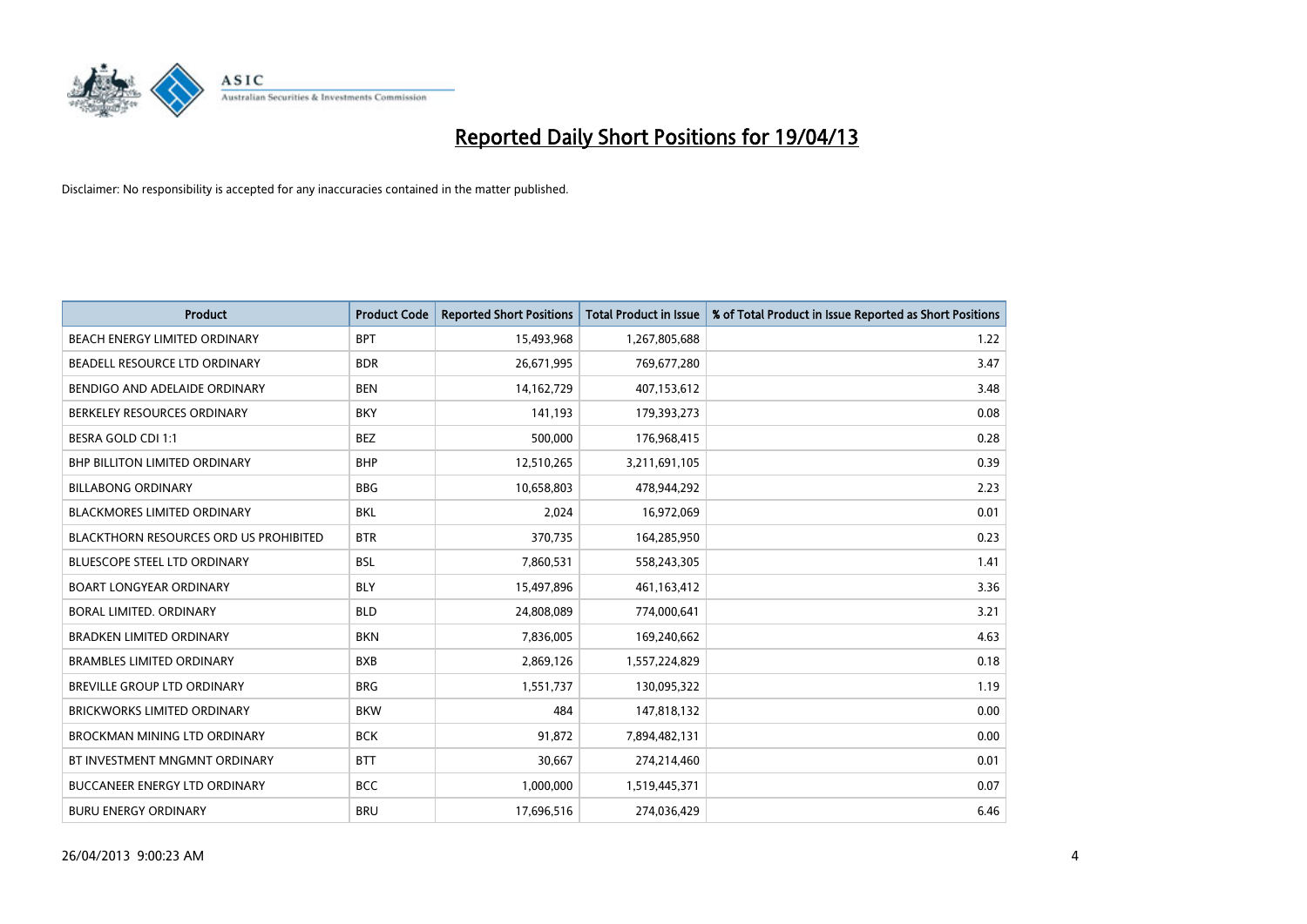

| <b>Product</b>                          | <b>Product Code</b> | <b>Reported Short Positions</b> | <b>Total Product in Issue</b> | % of Total Product in Issue Reported as Short Positions |
|-----------------------------------------|---------------------|---------------------------------|-------------------------------|---------------------------------------------------------|
| <b>BWP TRUST ORDINARY UNITS</b>         | <b>BWP</b>          | 4,220,238                       | 537,753,954                   | 0.78                                                    |
| CABCHARGE AUSTRALIA ORDINARY            | CAB                 | 8,504,070                       | 120,430,683                   | 7.06                                                    |
| <b>CALTEX AUSTRALIA ORDINARY</b>        | <b>CTX</b>          | 3,998,080                       | 270,000,000                   | 1.48                                                    |
| CAPE LAMBERT RES LTD ORDINARY           | <b>CFE</b>          | 1,009,832                       | 687,283,792                   | 0.15                                                    |
| CARABELLA RES LTD ORDINARY              | <b>CLR</b>          | 153,326                         | 152,361,547                   | 0.10                                                    |
| <b>CARBON ENERGY ORDINARY</b>           | <b>CNX</b>          | 48,071                          | 782,684,355                   | 0.01                                                    |
| <b>CARDNO LIMITED ORDINARY</b>          | CDD                 | 7,292,006                       | 143,726,327                   | 5.07                                                    |
| CARNARVON PETROLEUM ORDINARY            | <b>CVN</b>          | 90,191                          | 934,109,501                   | 0.01                                                    |
| CARSALES.COM LTD ORDINARY               | <b>CRZ</b>          | 3,906,838                       | 236,113,495                   | 1.65                                                    |
| <b>CASH CONVERTERS ORDINARY</b>         | CCV                 | 340,377                         | 423,861,025                   | 0.08                                                    |
| CENTRAL PETROLEUM ORDINARY              | <b>CTP</b>          | 1,051,981                       | 1,440,078,845                 | 0.07                                                    |
| <b>CERAMIC FUEL CELLS ORDINARY</b>      | <b>CFU</b>          | 741,996                         | 1,559,231,320                 | 0.05                                                    |
| CFS RETAIL TRUST GRP STAPLED SECURITIES | <b>CFX</b>          | 70,645,841                      | 2,828,495,659                 | 2.50                                                    |
| CHALLENGER DIV.PRO. STAPLED UNITS       | <b>CDI</b>          | 45,700                          | 214,101,013                   | 0.02                                                    |
| <b>CHALLENGER LIMITED ORDINARY</b>      | <b>CGF</b>          | 2,881,506                       | 532,319,752                   | 0.54                                                    |
| CHANDLER MACLEOD LTD ORDINARY           | <b>CMG</b>          | 150,000                         | 469,679,390                   | 0.03                                                    |
| CHARTER HALL GROUP STAPLED US PROHIBIT. | <b>CHC</b>          | 135,456                         | 302,262,312                   | 0.04                                                    |
| <b>CHARTER HALL RETAIL UNITS</b>        | <b>CQR</b>          | 2,247,181                       | 337,582,974                   | 0.67                                                    |
| <b>CHORUS LIMITED ORDINARY</b>          | <b>CNU</b>          | 277,407                         | 389,299,049                   | 0.07                                                    |
| CITIGOLD CORP LTD ORDINARY              | <b>CTO</b>          | 153,427                         | 1,352,907,765                 | 0.01                                                    |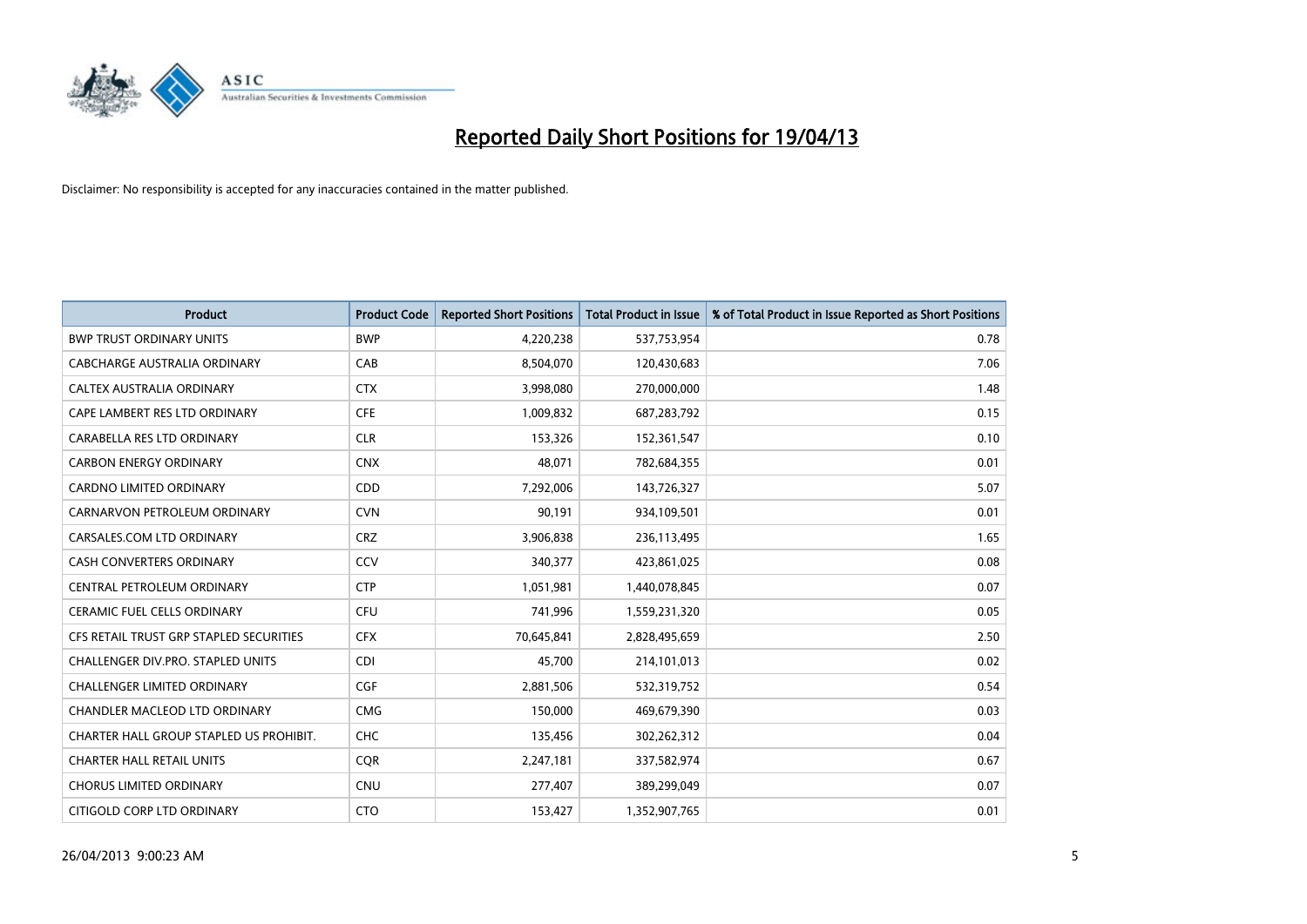

| <b>Product</b>                          | <b>Product Code</b> | <b>Reported Short Positions</b> | <b>Total Product in Issue</b> | % of Total Product in Issue Reported as Short Positions |
|-----------------------------------------|---------------------|---------------------------------|-------------------------------|---------------------------------------------------------|
| <b>CLOUGH LIMITED ORDINARY</b>          | <b>CLO</b>          | 1,173,850                       | 777,606,843                   | 0.15                                                    |
| COAL OF AFRICA LTD ORDINARY             | <b>CZA</b>          | 432                             | 1,048,368,613                 | 0.00                                                    |
| <b>COALSPUR MINES LTD ORDINARY</b>      | <b>CPL</b>          | 17,239,514                      | 634,248,901                   | 2.72                                                    |
| COCA-COLA AMATIL ORDINARY               | <b>CCL</b>          | 3,998,470                       | 763,590,249                   | 0.52                                                    |
| <b>COCHLEAR LIMITED ORDINARY</b>        | COH                 | 4,106,280                       | 57,040,932                    | 7.20                                                    |
| <b>COCKATOO COAL ORDINARY</b>           | <b>COK</b>          | 12,512,918                      | 1,016,746,908                 | 1.23                                                    |
| <b>CODAN LIMITED ORDINARY</b>           | <b>CDA</b>          | 150,680                         | 176,926,104                   | 0.09                                                    |
| <b>COFFEY INTERNATIONAL ORDINARY</b>    | <b>COF</b>          | 66.129                          | 255,833,165                   | 0.03                                                    |
| <b>COKAL LTD ORDINARY</b>               | <b>CKA</b>          | 10,000                          | 411,046,892                   | 0.00                                                    |
| COMMONWEALTH BANK, ORDINARY             | <b>CBA</b>          | 10,661,771                      | 1,609,180,841                 | 0.66                                                    |
| <b>COMMONWEALTH PROP ORDINARY UNITS</b> | <b>CPA</b>          | 14,624,770                      | 2,347,003,413                 | 0.62                                                    |
| <b>COMPASS RESOURCES ORDINARY</b>       | <b>CMR</b>          | 7,472                           | 1,403,744,100                 | 0.00                                                    |
| <b>COMPUTERSHARE LTD ORDINARY</b>       | <b>CPU</b>          | 10,530,411                      | 556,203,079                   | 1.89                                                    |
| <b>COOPER ENERGY LTD ORDINARY</b>       | <b>COE</b>          | 209,611                         | 329,099,922                   | 0.06                                                    |
| <b>CORP TRAVEL LIMITED ORDINARY</b>     | <b>CTD</b>          | 150,144                         | 77,410,044                    | 0.19                                                    |
| <b>CREDIT CORP GROUP ORDINARY</b>       | <b>CCP</b>          | 15,184                          | 45,932,899                    | 0.03                                                    |
| CROMWELL PROP STAPLED SECURITIES        | <b>CMW</b>          | 2,591,304                       | 1,460,982,142                 | 0.18                                                    |
| <b>CROWN LIMITED ORDINARY</b>           | <b>CWN</b>          | 5,121,474                       | 728,394,185                   | 0.70                                                    |
| <b>CSG LIMITED ORDINARY</b>             | CSV                 | 115,676                         | 278,155,477                   | 0.04                                                    |
| <b>CSL LIMITED ORDINARY</b>             | <b>CSL</b>          | 1,135,270                       | 495,232,830                   | 0.23                                                    |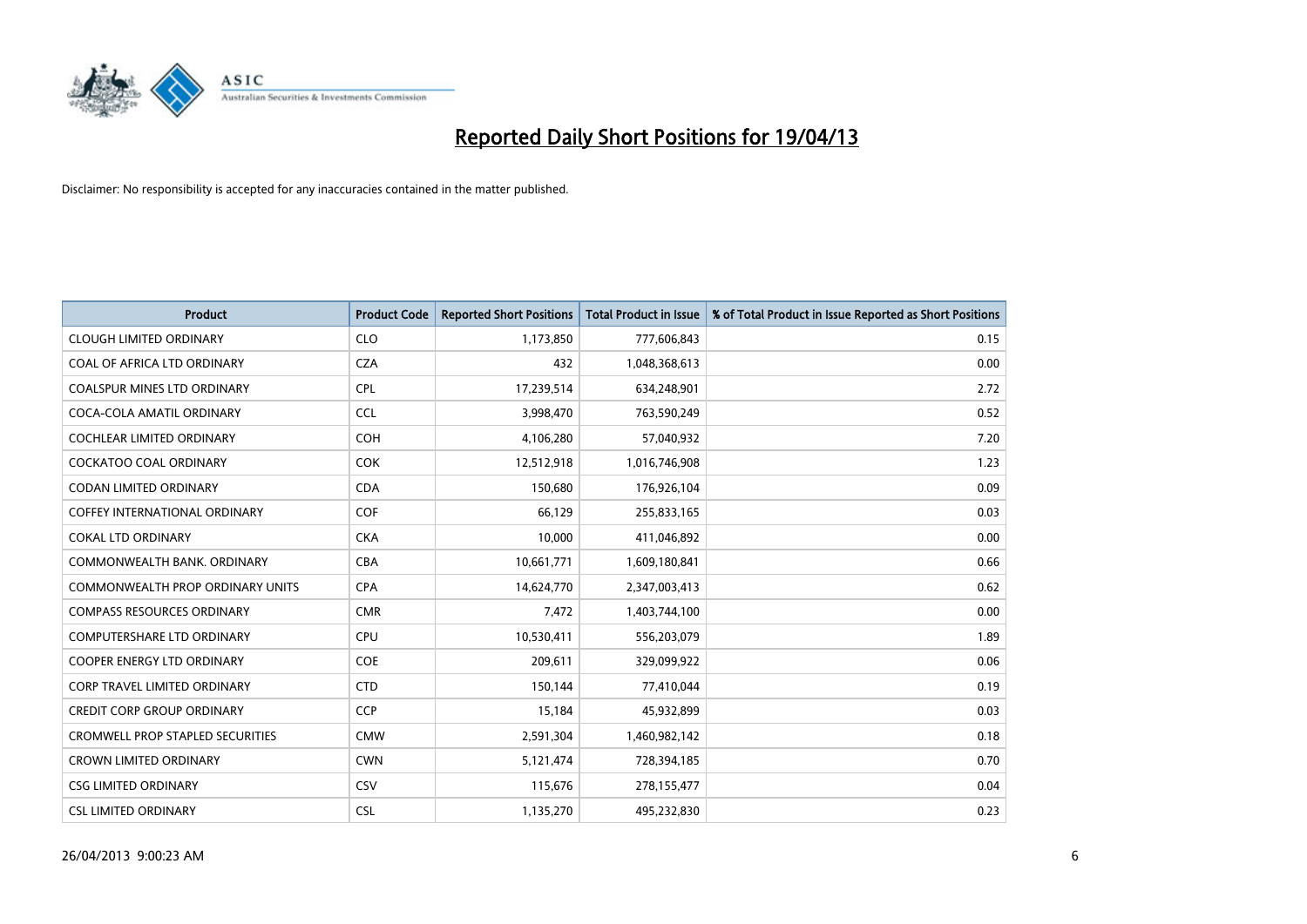

| <b>Product</b>                     | <b>Product Code</b> | <b>Reported Short Positions</b> | <b>Total Product in Issue</b> | % of Total Product in Issue Reported as Short Positions |
|------------------------------------|---------------------|---------------------------------|-------------------------------|---------------------------------------------------------|
| <b>CSR LIMITED ORDINARY</b>        | <b>CSR</b>          | 49,799,641                      | 506,000,315                   | 9.84                                                    |
| <b>CUDECO LIMITED ORDINARY</b>     | <b>CDU</b>          | 3,910,835                       | 199,877,294                   | 1.96                                                    |
| DART ENERGY LTD ORDINARY           | <b>DTE</b>          | 13,499,867                      | 878,668,388                   | 1.54                                                    |
| DATA#3 LIMITED ORDINARY            | <b>DTL</b>          | 1,372                           | 153,974,950                   | 0.00                                                    |
| DAVID JONES LIMITED ORDINARY       | <b>DJS</b>          | 53,955,291                      | 531,788,775                   | 10.15                                                   |
| DECMIL GROUP LIMITED ORDINARY      | <b>DCG</b>          | 2,277,427                       | 168,203,219                   | 1.35                                                    |
| DEXUS PROPERTY GROUP STAPLED UNITS | <b>DXS</b>          | 16,109,441                      | 4,839,024,176                 | 0.33                                                    |
| DISCOVERY METALS LTD ORDINARY      | <b>DML</b>          | 8,107,673                       | 486,986,451                   | 1.66                                                    |
| DOMINO PIZZA ENTERPR ORDINARY      | <b>DMP</b>          | 252,027                         | 70,192,674                    | 0.36                                                    |
| DORAY MINERALS LTD ORDINARY        | <b>DRM</b>          | 57,921                          | 141,866,768                   | 0.04                                                    |
| DOWNER EDI LIMITED ORDINARY        | <b>DOW</b>          | 5,962,719                       | 433,409,429                   | 1.38                                                    |
| DRILLSEARCH ENERGY ORDINARY        | <b>DLS</b>          | 9,888,218                       | 427,353,371                   | 2.31                                                    |
| DUET GROUP STAPLED US PROHIBIT.    | <b>DUE</b>          | 13,561,633                      | 1,169,314,842                 | 1.16                                                    |
| DULUXGROUP LIMITED ORDINARY        | <b>DLX</b>          | 9,947,335                       | 374,507,181                   | 2.66                                                    |
| <b>DWS LTD ORDINARY</b>            | <b>DWS</b>          | 299,167                         | 132,362,763                   | 0.23                                                    |
| ECHO ENTERTAINMENT ORDINARY        | EGP                 | 6,765,475                       | 825,672,730                   | 0.82                                                    |
| ELDERS LIMITED ORDINARY            | <b>ELD</b>          | 16,455,412                      | 448,598,480                   | 3.67                                                    |
| ELEMENTAL MINERALS ORDINARY        | <b>ELM</b>          | 33,456                          | 288,587,228                   | 0.01                                                    |
| ELEMENTOS LIMITED ORDINARY         | <b>ELT</b>          | 16                              | 149,531,420                   | 0.00                                                    |
| <b>EMECO HOLDINGS ORDINARY</b>     | <b>EHL</b>          | 8,573,495                       | 599,675,707                   | 1.43                                                    |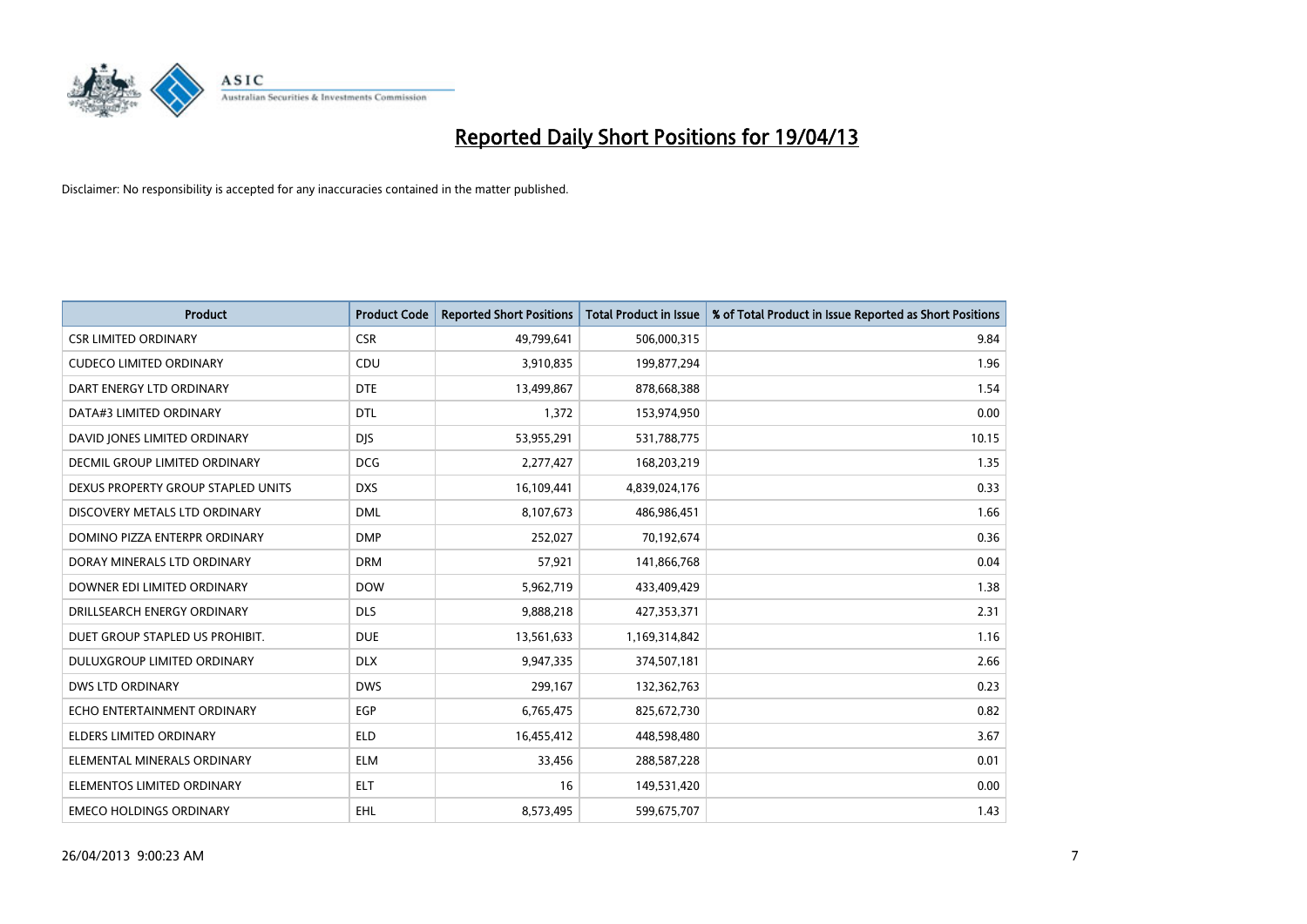

| <b>Product</b>                         | <b>Product Code</b> | <b>Reported Short Positions</b> | <b>Total Product in Issue</b> | % of Total Product in Issue Reported as Short Positions |
|----------------------------------------|---------------------|---------------------------------|-------------------------------|---------------------------------------------------------|
| <b>ENDEAVOUR MIN CORP CDI 1:1</b>      | <b>EVR</b>          | 110,066                         | 126,964,939                   | 0.09                                                    |
| <b>ENERGY RESOURCES ORDINARY 'A'</b>   | ERA                 | 9,472,475                       | 517,725,062                   | 1.83                                                    |
| <b>ENERGY WORLD CORPOR, ORDINARY</b>   | <b>EWC</b>          | 19,789,521                      | 1,734,166,672                 | 1.14                                                    |
| ENVESTRA LIMITED ORDINARY              | <b>ENV</b>          | 753,573                         | 1,734,646,628                 | 0.04                                                    |
| ETFS METALS. ETFS GOLD                 | GOLD                | 1,878                           | 4,044,937                     | 0.05                                                    |
| EVOLUTION MINING LTD ORDINARY          | <b>EVN</b>          | 17,482,642                      | 708,092,989                   | 2.47                                                    |
| FAIRFAX MEDIA LTD ORDINARY             | <b>FXJ</b>          | 398,176,129                     | 2,351,955,725                 | 16.93                                                   |
| <b>FANTASTIC HOLDINGS ORDINARY</b>     | <b>FAN</b>          | 35,534                          | 102,739,538                   | 0.03                                                    |
| FAR LTD ORDINARY                       | <b>FAR</b>          | 22,121,932                      | 2,499,846,742                 | 0.88                                                    |
| FEDERATION CNTRES ORD/UNIT STAPLED SEC | FDC.                | 3,112,106                       | 1,427,641,565                 | 0.22                                                    |
| FISHER & PAYKEL H. ORDINARY            | <b>FPH</b>          | 886,000                         | 542,619,874                   | 0.16                                                    |
| FKP PROPERTY GROUP STAPLED SECURITIES  | <b>FKP</b>          | 6,394,966                       | 321,578,705                   | 1.99                                                    |
| FLEETWOOD CORP ORDINARY                | <b>FWD</b>          | 4,135,437                       | 60,518,944                    | 6.83                                                    |
| FLETCHER BUILDING ORDINARY             | <b>FBU</b>          | 4,272,894                       | 686,096,427                   | 0.62                                                    |
| FLEXIGROUP LIMITED ORDINARY            | <b>FXL</b>          | 96,908                          | 287,869,669                   | 0.03                                                    |
| FLIGHT CENTRE ORDINARY                 | <b>FLT</b>          | 11,813,218                      | 100,414,455                   | 11.76                                                   |
| FLINDERS MINES LTD ORDINARY            | <b>FMS</b>          | 2,864,562                       | 1,821,300,404                 | 0.16                                                    |
| FOCUS MINERALS LTD ORDINARY            | <b>FML</b>          | 27,203,455                      | 8,822,771,352                 | 0.31                                                    |
| FONTERRA SHARE FUND ORDINARY UNITS     | <b>FSF</b>          | 469,235                         | 95,806,880                    | 0.49                                                    |
| <b>FORGE GROUP LIMITED ORDINARY</b>    | FGE                 | 488,422                         | 86,169,014                    | 0.57                                                    |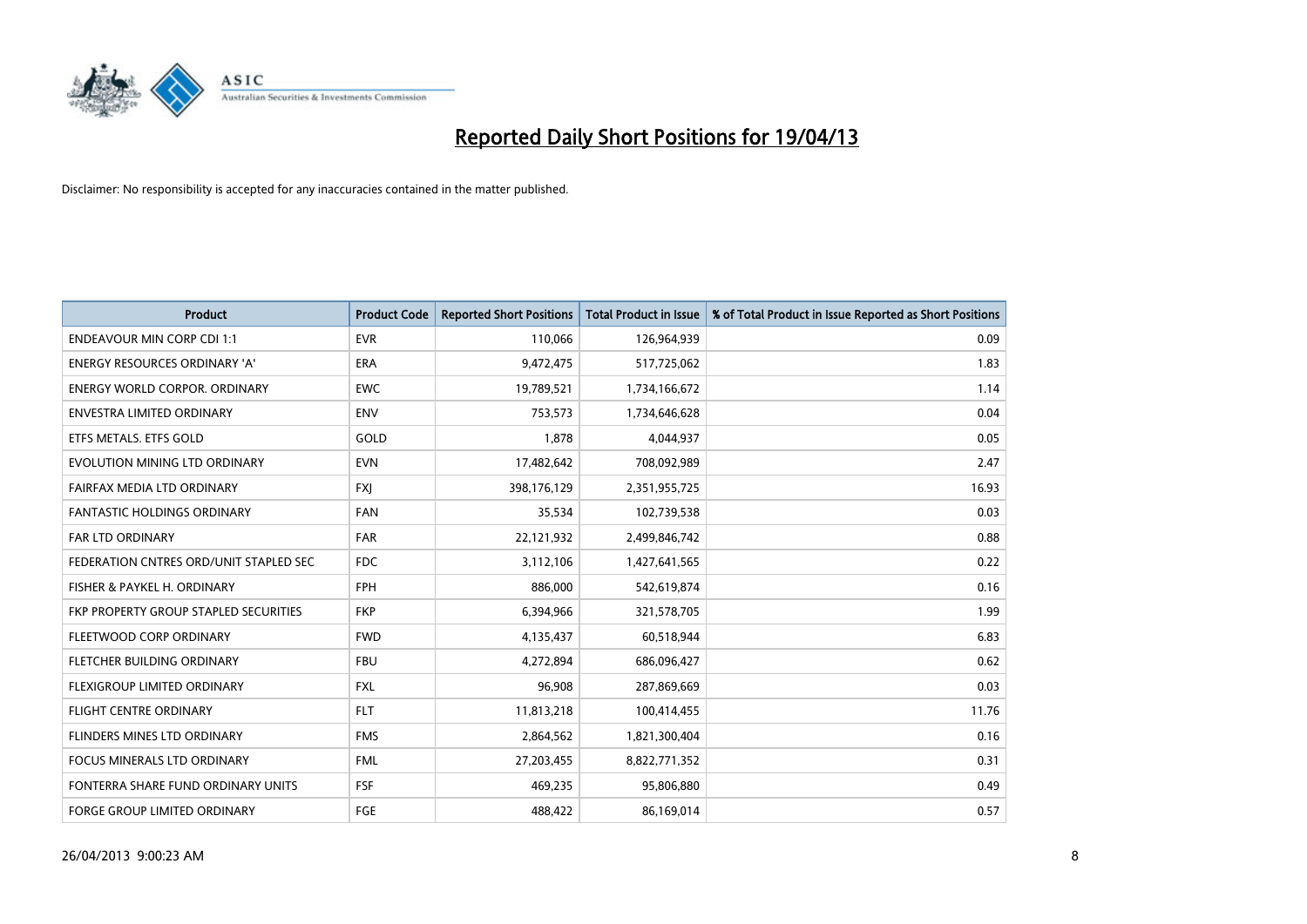

| <b>Product</b>                                   | <b>Product Code</b> | <b>Reported Short Positions</b> | <b>Total Product in Issue</b> | % of Total Product in Issue Reported as Short Positions |
|--------------------------------------------------|---------------------|---------------------------------|-------------------------------|---------------------------------------------------------|
| FORTESCUE METALS GRP ORDINARY                    | <b>FMG</b>          | 187, 135, 763                   | 3,113,798,659                 | 6.01                                                    |
| G.U.D. HOLDINGS ORDINARY                         | <b>GUD</b>          | 4,834,035                       | 71,341,319                    | 6.78                                                    |
| <b>G8 EDUCATION LIMITED ORDINARY</b>             | <b>GEM</b>          | 414,966                         | 272,151,612                   | 0.15                                                    |
| <b>GALAXY RESOURCES ORDINARY</b>                 | <b>GXY</b>          | 3,758,826                       | 584,355,501                   | 0.64                                                    |
| <b>GEODYNAMICS LIMITED ORDINARY</b>              | GDY                 | 850                             | 406,452,608                   | 0.00                                                    |
| <b>GINDALBIE METALS LTD ORDINARY</b>             | <b>GBG</b>          | 36,387,825                      | 1,492,154,301                 | 2.44                                                    |
| <b>GOODMAN FIELDER. ORDINARY</b>                 | GFF                 | 45,614,900                      | 1,955,559,207                 | 2.33                                                    |
| <b>GOODMAN GROUP STAPLED</b>                     | <b>GMG</b>          | 11,595,336                      | 1,713,233,947                 | 0.68                                                    |
| <b>GPT GROUP STAPLED SEC.</b>                    | <b>GPT</b>          | 6,476,429                       | 1,768,731,729                 | 0.37                                                    |
| <b>GRAINCORP LIMITED A CLASS ORDINARY</b>        | <b>GNC</b>          | 2,050,179                       | 228,855,628                   | 0.90                                                    |
| <b>GRANGE RESOURCES. ORDINARY</b>                | <b>GRR</b>          | 2,177,414                       | 1,156,492,195                 | 0.19                                                    |
| <b>GREENLAND MIN EN LTD ORDINARY</b>             | GGG                 | 5,683,241                       | 571,975,263                   | 0.99                                                    |
| <b>GROWTHPOINT PROPERTY ORD/UNIT STAPLED SEC</b> | GOZ                 | 4,752                           | 402,830,366                   | 0.00                                                    |
| <b>GRYPHON MINERALS LTD ORDINARY</b>             | GRY                 | 15,437,817                      | 400,464,983                   | 3.85                                                    |
| <b>GUILDFORD COAL LTD ORDINARY</b>               | <b>GUF</b>          | 1,631,996                       | 635,046,899                   | 0.26                                                    |
| <b>GUNNS LIMITED ORDINARY</b>                    | <b>GNS</b>          | 51,772,667                      | 848,401,559                   | 6.10                                                    |
| <b>GWA GROUP LTD ORDINARY</b>                    | GWA                 | 10,780,654                      | 306,533,770                   | 3.52                                                    |
| <b>HARVEY NORMAN ORDINARY</b>                    | <b>HVN</b>          | 90,049,768                      | 1,062,316,784                 | 8.48                                                    |
| HASTIE GROUP LIMITED ORDINARY                    | <b>HST</b>          | 210,891                         | 137,353,504                   | 0.15                                                    |
| <b>HENDERSON GROUP CDI 1:1</b>                   | <b>HGG</b>          | 1,706,978                       | 739,664,277                   | 0.23                                                    |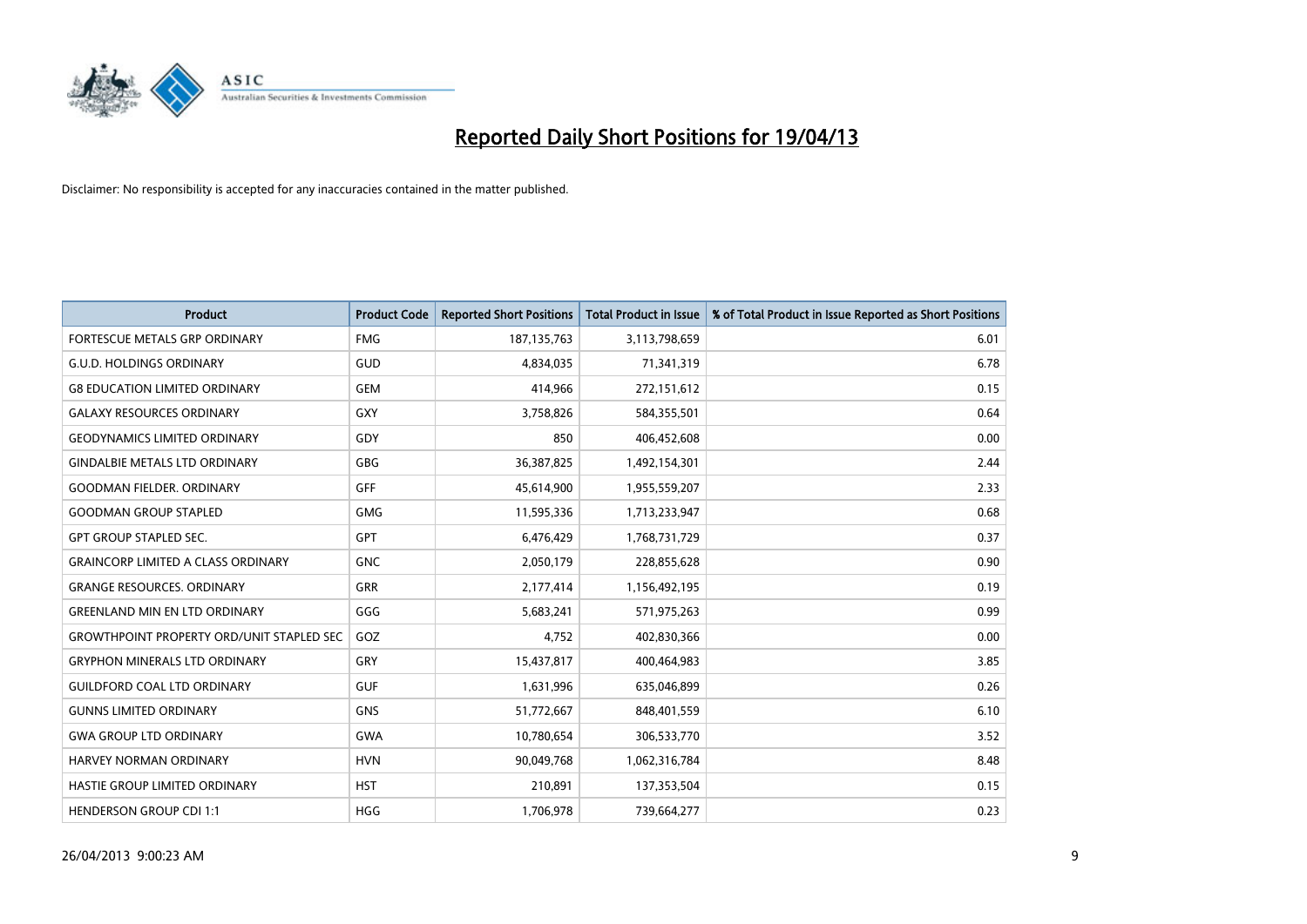

| <b>Product</b>                           | <b>Product Code</b> | <b>Reported Short Positions</b> | <b>Total Product in Issue</b> | % of Total Product in Issue Reported as Short Positions |
|------------------------------------------|---------------------|---------------------------------|-------------------------------|---------------------------------------------------------|
| HFA HOLDINGS LIMITED ORDINARY            | <b>HFA</b>          | 3,809                           | 117,332,831                   | 0.00                                                    |
| HILLGROVE RES LTD ORDINARY               | <b>HGO</b>          | 1,734,834                       | 1,022,760,221                 | 0.17                                                    |
| HILLS HOLDINGS LTD ORDINARY              | <b>HIL</b>          | 2,576,272                       | 246,500,444                   | 1.05                                                    |
| HORIZON OIL LIMITED ORDINARY             | <b>HZN</b>          | 57,440,726                      | 1,135,266,515                 | 5.06                                                    |
| <b>ICAR ASIA LTD ORDINARY</b>            | ICO                 | 25,000                          | 53,498,663                    | 0.05                                                    |
| <b>ICON ENERGY LIMITED ORDINARY</b>      | <b>ICN</b>          | 1,561,331                       | 533,391,210                   | 0.29                                                    |
| <b>IINET LIMITED ORDINARY</b>            | <b>IIN</b>          | 1,445,253                       | 161,238,847                   | 0.90                                                    |
| <b>ILUKA RESOURCES ORDINARY</b>          | <b>ILU</b>          | 59,643,743                      | 418,700,517                   | 14.24                                                   |
| <b>IMDEX LIMITED ORDINARY</b>            | <b>IMD</b>          | 6,671,588                       | 210,473,188                   | 3.17                                                    |
| IMF (AUSTRALIA) LTD ORDINARY             | <b>IMF</b>          | 1,052,470                       | 123,201,716                   | 0.85                                                    |
| <b>INCITEC PIVOT ORDINARY</b>            | <b>IPL</b>          | 25,719,267                      | 1,628,730,107                 | 1.58                                                    |
| <b>INDEPENDENCE GROUP ORDINARY</b>       | <b>IGO</b>          | 4,473,901                       | 232,882,535                   | 1.92                                                    |
| INDOPHIL RESOURCES ORDINARY              | <b>IRN</b>          | 1,059,395                       | 1,203,146,194                 | 0.09                                                    |
| <b>INFIGEN ENERGY STAPLED SECURITIES</b> | <b>IFN</b>          | 3,294,509                       | 762,265,972                   | 0.43                                                    |
| <b>INSURANCE AUSTRALIA ORDINARY</b>      | IAG                 | 3,180,765                       | 2,079,034,021                 | 0.15                                                    |
| <b>INTEGRATED RESEARCH ORDINARY</b>      | IRI                 | 34,392                          | 168,359,453                   | 0.02                                                    |
| <b>INTREPID MINES ORDINARY</b>           | <b>IAU</b>          | 16,224,300                      | 555,792,572                   | 2.92                                                    |
| INVESTA OFFICE FUND STAPLED SECURITIES   | <b>IOF</b>          | 1,567,353                       | 614,047,458                   | 0.26                                                    |
| <b>INVOCARE LIMITED ORDINARY</b>         | <b>IVC</b>          | 1,105,080                       | 110,030,298                   | 1.00                                                    |
| ION LIMITED ORDINARY                     | <b>ION</b>          | 164,453                         | 256,365,105                   | 0.06                                                    |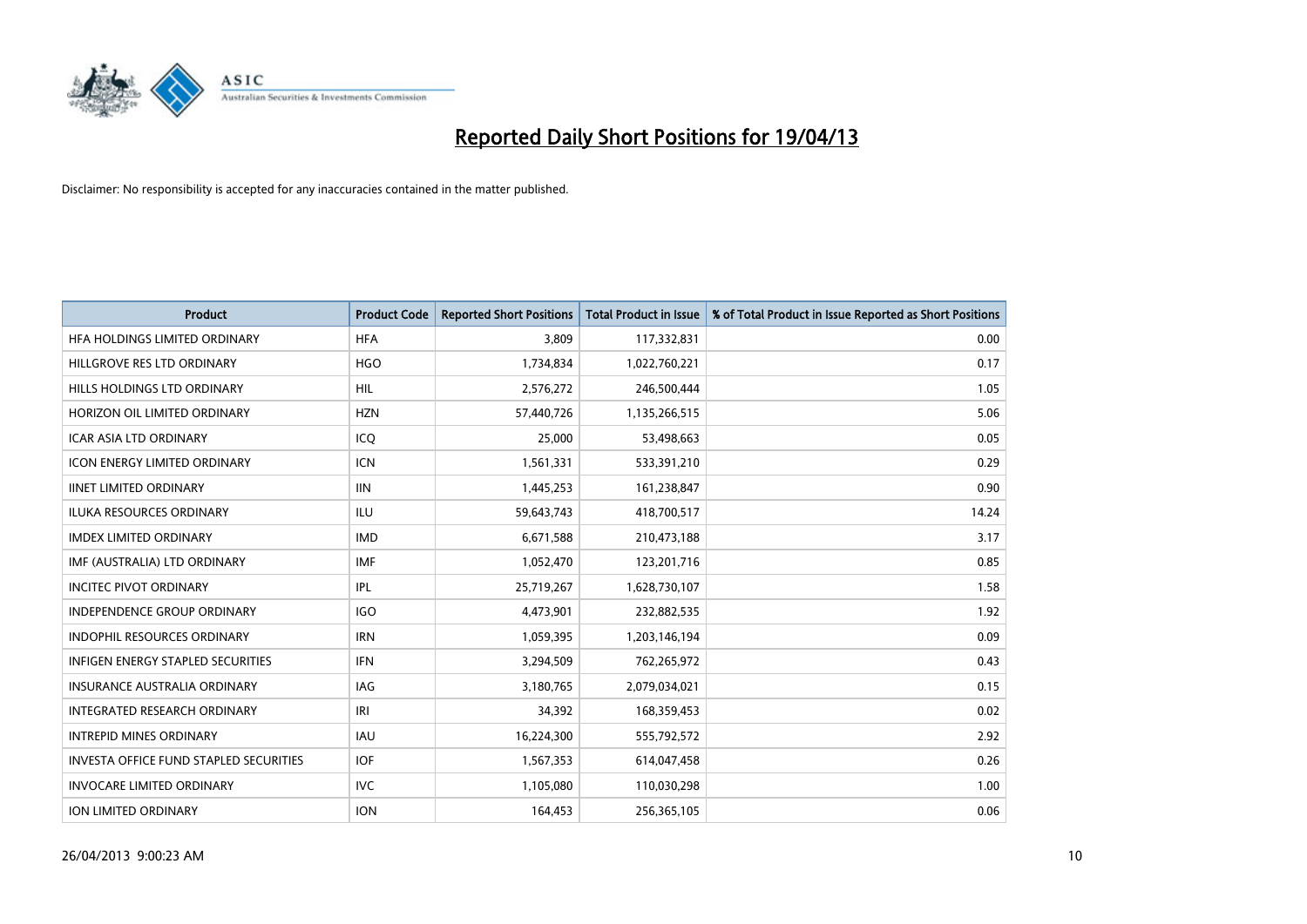

| <b>Product</b>                                  | <b>Product Code</b> | <b>Reported Short Positions</b> | <b>Total Product in Issue</b> | % of Total Product in Issue Reported as Short Positions |
|-------------------------------------------------|---------------------|---------------------------------|-------------------------------|---------------------------------------------------------|
| <b>IOOF HOLDINGS LTD ORDINARY</b>               | IFL                 | 2,338,600                       | 232,091,225                   | 1.01                                                    |
| <b>IRESS LIMITED ORDINARY</b>                   | <b>IRE</b>          | 2,489,816                       | 128,620,231                   | 1.94                                                    |
| <b>IRON ORE HOLDINGS ORDINARY</b>               | <b>IOH</b>          | 16,649                          | 161,174,005                   | 0.01                                                    |
| <b>IVANHOE AUSTRALIA ORDINARY</b>               | <b>IVA</b>          | 1,768,935                       | 725,277,451                   | 0.24                                                    |
| <b>IAMES HARDIE INDUST CHESS DEPOSITARY INT</b> | <b>IHX</b>          | 6,147,016                       | 441,646,684                   | 1.39                                                    |
| <b>JB HI-FI LIMITED ORDINARY</b>                | <b>JBH</b>          | 18,009,747                      | 98,947,309                    | 18.20                                                   |
| <b>JUMBO INTERACTIVE ORDINARY</b>               | JIN                 | 14,186                          | 43,552,560                    | 0.03                                                    |
| <b>JUPITER MINES ORDINARY</b>                   | <b>IMS</b>          | 30                              | 2,281,835,383                 | 0.00                                                    |
| KAGARA LTD ORDINARY                             | KZL                 | 3,008,926                       | 798,953,117                   | 0.38                                                    |
| KAROON GAS AUSTRALIA ORDINARY                   | <b>KAR</b>          | 1,331,535                       | 221,420,769                   | 0.60                                                    |
| KATHMANDU HOLD LTD ORDINARY                     | <b>KMD</b>          | 37,185                          | 200,215,894                   | 0.02                                                    |
| <b>KBL MINING LIMITED ORDINARY</b>              | <b>KBL</b>          | 1,820                           | 293,535,629                   | 0.00                                                    |
| KINGSGATE CONSOLID. ORDINARY                    | <b>KCN</b>          | 12,437,403                      | 152,191,905                   | 8.17                                                    |
| KINGSROSE MINING LTD ORDINARY                   | <b>KRM</b>          | 496,548                         | 291,959,871                   | 0.17                                                    |
| LEIGHTON HOLDINGS ORDINARY                      | LEI                 | 8,101,357                       | 337,230,813                   | 2.40                                                    |
| LEND LEASE GROUP UNIT/ORD STAPLED               | LLC                 | 6,003,842                       | 575,508,314                   | 1.04                                                    |
| LINC ENERGY LTD ORDINARY                        | <b>LNC</b>          | 14,931,288                      | 520,765,276                   | 2.87                                                    |
| LION SELECTION GRP ORDINARY                     | <b>LSX</b>          | 36                              | 88,031,572                    | 0.00                                                    |
| LYCOPODIUM LIMITED ORDINARY                     | LYL                 | 3,449                           | 38,955,103                    | 0.01                                                    |
| LYNAS CORPORATION ORDINARY                      | <b>LYC</b>          | 204,651,942                     | 1,960,801,292                 | 10.44                                                   |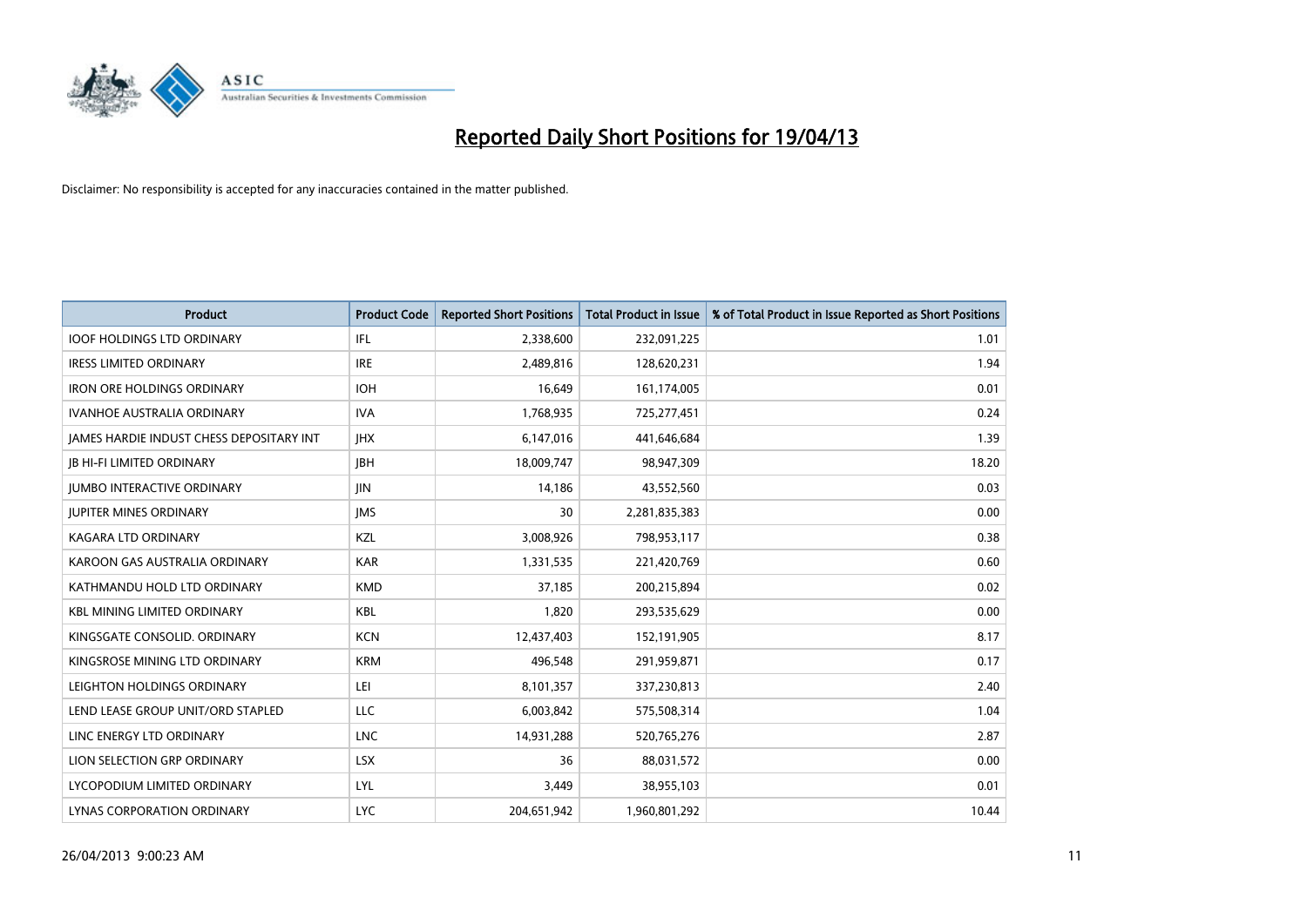

| <b>Product</b>                        | <b>Product Code</b> | <b>Reported Short Positions</b> | <b>Total Product in Issue</b> | % of Total Product in Issue Reported as Short Positions |
|---------------------------------------|---------------------|---------------------------------|-------------------------------|---------------------------------------------------------|
| <b>M2 TELECOMMUNICATION ORDINARY</b>  | <b>MTU</b>          | 6,418,712                       | 158,579,583                   | 4.05                                                    |
| <b>MACA LIMITED ORDINARY</b>          | <b>MLD</b>          | 5,615                           | 172,500,000                   | 0.00                                                    |
| MACMAHON HOLDINGS ORDINARY            | MAH                 | 14,425,103                      | 1,261,699,966                 | 1.14                                                    |
| MACO ATLAS ROADS GRP ORDINARY STAPLED | <b>MOA</b>          | 18,452,888                      | 478,531,436                   | 3.86                                                    |
| MACQUARIE GROUP LTD ORDINARY          | <b>MQG</b>          | 3,250,399                       | 339,506,578                   | 0.96                                                    |
| MAGELLAN FIN GRP LTD ORDINARY         | <b>MFG</b>          | 791,565                         | 152,777,919                   | 0.52                                                    |
| <b>MATRIX C &amp; E LTD ORDINARY</b>  | <b>MCE</b>          | 3,476,000                       | 94,555,428                    | 3.68                                                    |
| MAVERICK DRILLING ORDINARY            | <b>MAD</b>          | 11,773,366                      | 452,726,751                   | 2.60                                                    |
| MCMILLAN SHAKESPEARE ORDINARY         | <b>MMS</b>          | 533,600                         | 74,523,965                    | 0.72                                                    |
| <b>MCPHERSON'S LTD ORDINARY</b>       | <b>MCP</b>          | 9,132                           | 89,294,198                    | 0.01                                                    |
| MEDUSA MINING LTD ORDINARY            | <b>MML</b>          | 2,716,834                       | 188,903,911                   | 1.44                                                    |
| MEO AUSTRALIA LTD ORDINARY            | <b>MEO</b>          | 398,022                         | 627,264,587                   | 0.06                                                    |
| MERMAID MARINE ORDINARY               | <b>MRM</b>          | 866,871                         | 227,935,608                   | 0.38                                                    |
| MESOBLAST LIMITED ORDINARY            | <b>MSB</b>          | 16,373,649                      | 314,811,301                   | 5.20                                                    |
| METALS X LIMITED ORDINARY             | <b>MLX</b>          | 77,960                          | 1,651,766,110                 | 0.00                                                    |
| METCASH LIMITED ORDINARY              | <b>MTS</b>          | 96,081,833                      | 880,704,786                   | 10.91                                                   |
| METMINCO LIMITED ORDINARY             | <b>MNC</b>          | 15,276                          | 1,749,543,023                 | 0.00                                                    |
| MICLYN EXP OFFSHR ORDINARY            | <b>MIO</b>          | 433,945                         | 278,639,188                   | 0.16                                                    |
| MILTON CORPORATION ORDINARY           | <b>MLT</b>          | 12,800                          | 122,147,119                   | 0.01                                                    |
| MINCOR RESOURCES NL ORDINARY          | <b>MCR</b>          | 2,464,939                       | 188,208,274                   | 1.31                                                    |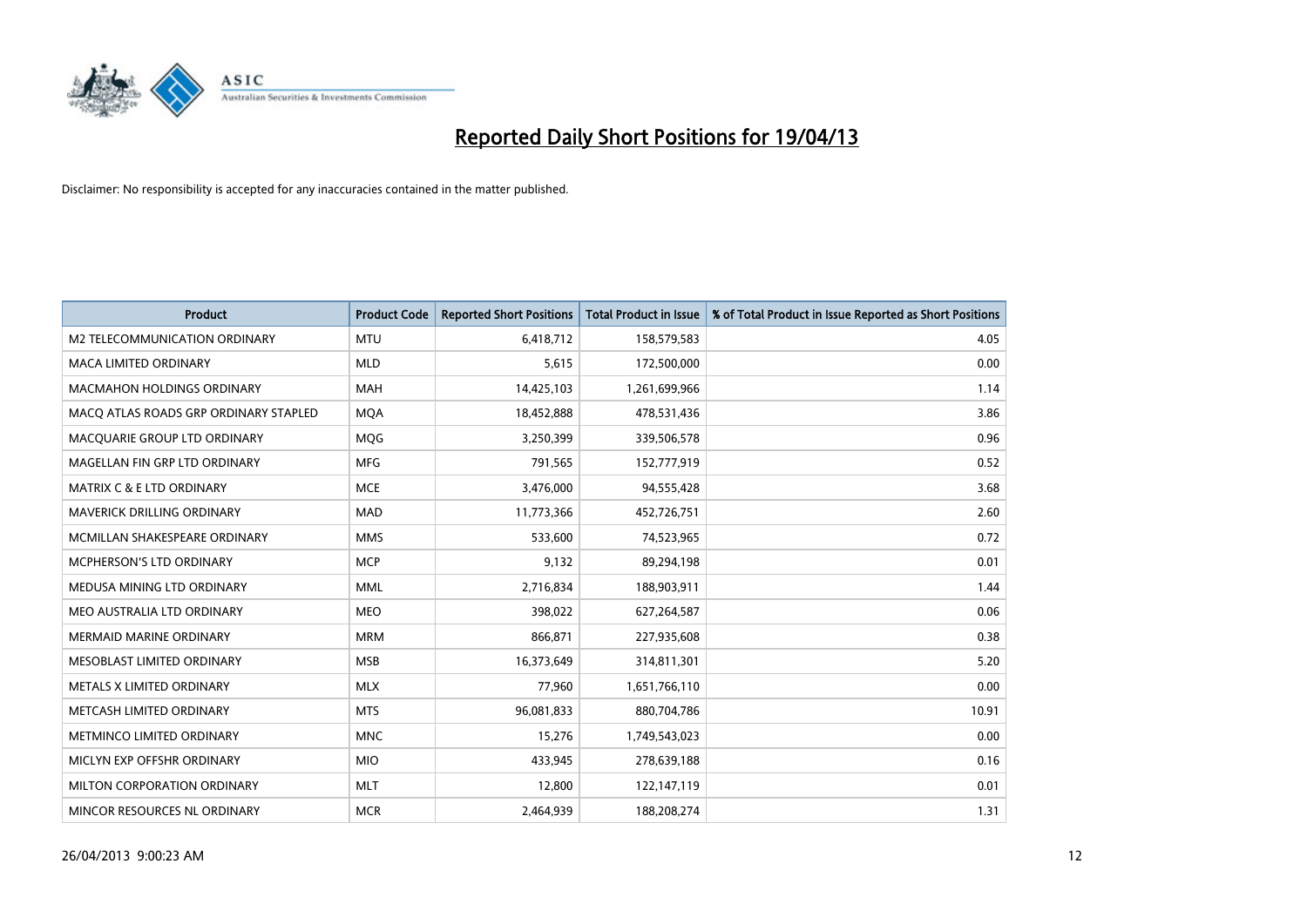

| <b>Product</b>                    | <b>Product Code</b> | <b>Reported Short Positions</b> | <b>Total Product in Issue</b> | % of Total Product in Issue Reported as Short Positions |
|-----------------------------------|---------------------|---------------------------------|-------------------------------|---------------------------------------------------------|
| MINERAL DEPOSITS ORDINARY         | <b>MDL</b>          | 2,018,316                       | 83,538,786                    | 2.42                                                    |
| MINERAL RESOURCES. ORDINARY       | <b>MIN</b>          | 4,162,561                       | 185,724,169                   | 2.24                                                    |
| MIRABELA NICKEL LTD ORDINARY      | <b>MBN</b>          | 19,708,352                      | 876,765,094                   | 2.25                                                    |
| MIRVAC GROUP STAPLED SECURITIES   | <b>MGR</b>          | 7,530,717                       | 3,426,028,367                 | 0.22                                                    |
| MOLOPO ENERGY LTD ORDINARY        | <b>MPO</b>          | 1,261,053                       | 246,371,894                   | 0.51                                                    |
| MONADELPHOUS GROUP ORDINARY       | <b>MND</b>          | 9,874,567                       | 90,940,258                    | 10.86                                                   |
| MORTGAGE CHOICE LTD ORDINARY      | <b>MOC</b>          | 1,498,636                       | 123,431,282                   | 1.21                                                    |
| <b>MOUNT GIBSON IRON ORDINARY</b> | <b>MGX</b>          | 14,971,965                      | 1,090,584,232                 | 1.37                                                    |
| MULTIPLEX SITES SITES             | <b>MXUPA</b>        | 1,002                           | 4,500,000                     | 0.02                                                    |
| MURCHISON METALS LTD ORDINARY     | <b>MMX</b>          | 3,754,542                       | 450,497,346                   | 0.83                                                    |
| MYER HOLDINGS LTD ORDINARY        | <b>MYR</b>          | 86,295,364                      | 583,594,551                   | 14.79                                                   |
| <b>MYSTATE LIMITED ORDINARY</b>   | <b>MYS</b>          | 40,630                          | 87,117,374                    | 0.05                                                    |
| NATIONAL AUST, BANK ORDINARY      | <b>NAB</b>          | 12,136,363                      | 2,342,421,436                 | 0.52                                                    |
| NAVITAS LIMITED ORDINARY          | <b>NVT</b>          | 13,536,658                      | 375,367,918                   | 3.61                                                    |
| NEON ENERGY LIMITED ORDINARY      | <b>NEN</b>          | 2,684,246                       | 549,844,091                   | 0.49                                                    |
| NEW HOPE CORPORATION ORDINARY     | <b>NHC</b>          | 2,456,411                       | 830,563,352                   | 0.30                                                    |
| NEW STANDARD ENERGY ORDINARY      | <b>NSE</b>          | 505,295                         | 305,331,847                   | 0.17                                                    |
| NEWCREST MINING ORDINARY          | <b>NCM</b>          | 5,661,370                       | 765,906,839                   | 0.74                                                    |
| NEWS CORP A NON-VOTING CDI        | <b>NWSLV</b>        | 2,398,266                       | 1,519,631,751                 | 0.16                                                    |
| NEWS CORP B VOTING CDI            | <b>NWS</b>          | 1,155,711                       | 798,520,953                   | 0.14                                                    |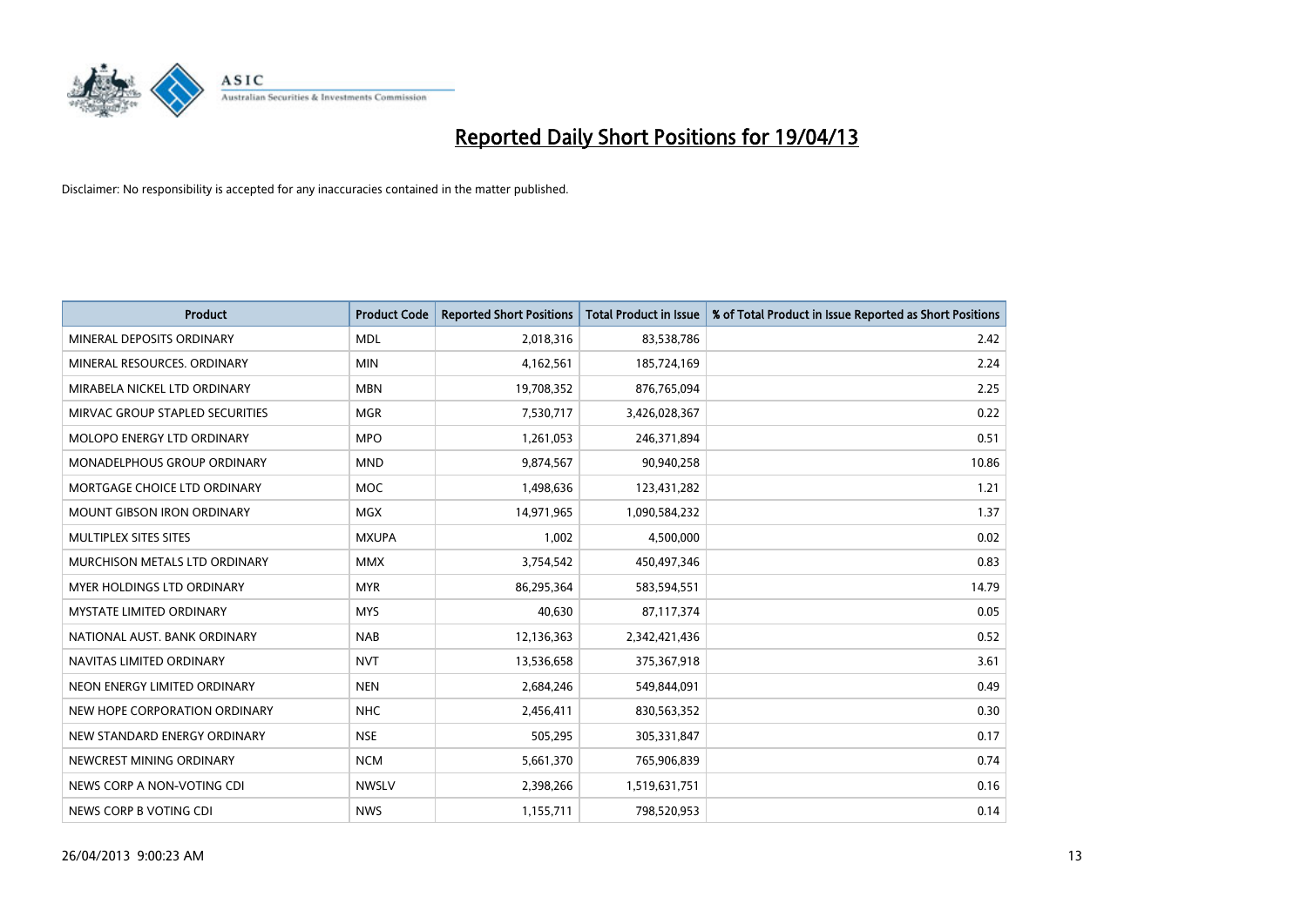

| <b>Product</b>                        | <b>Product Code</b> | <b>Reported Short Positions</b> | <b>Total Product in Issue</b> | % of Total Product in Issue Reported as Short Positions |
|---------------------------------------|---------------------|---------------------------------|-------------------------------|---------------------------------------------------------|
| NEWSAT LIMITED ORDINARY               | <b>NWT</b>          | 29,206                          | 515,708,507                   | 0.01                                                    |
| NEXTDC LIMITED ORDINARY               | <b>NXT</b>          | 5,001,406                       | 172,602,288                   | 2.90                                                    |
| NEXUS ENERGY LIMITED ORDINARY         | <b>NXS</b>          | 12,115,047                      | 1,329,821,159                 | 0.91                                                    |
| NIB HOLDINGS LIMITED ORDINARY         | <b>NHF</b>          | 3,077                           | 439,004,182                   | 0.00                                                    |
| NIDO PETROLEUM ORDINARY               | <b>NDO</b>          | 105,313                         | 2,044,984,301                 | 0.01                                                    |
| NOBLE MINERAL RES ORDINARY            | <b>NMG</b>          | 2,528,936                       | 666,397,952                   | 0.38                                                    |
| NORFOLK GROUP ORDINARY                | <b>NFK</b>          | 50                              | 158,890,730                   | 0.00                                                    |
| NORTHERN IRON LTD ORDINARY            | <b>NFE</b>          | 1,912,126                       | 484,405,314                   | 0.39                                                    |
| NORTHERN STAR ORDINARY                | <b>NST</b>          | 3,933,185                       | 424,277,027                   | 0.93                                                    |
| NRW HOLDINGS LIMITED ORDINARY         | <b>NWH</b>          | 16,531,309                      | 278,888,011                   | 5.93                                                    |
| NUCOAL RESOURCES LTD ORDINARY         | <b>NCR</b>          | 150,000                         | 768,612,354                   | 0.02                                                    |
| NUFARM LIMITED ORDINARY               | <b>NUF</b>          | 12,626,538                      | 262,796,891                   | 4.80                                                    |
| OCEANAGOLD CORP. CHESS DEPOSITARY INT | <b>OGC</b>          | 720,496                         | 293,517,918                   | 0.25                                                    |
| OIL SEARCH LTD ORDINARY               | OSH                 | 23,511,388                      | 1,338,243,530                 | 1.76                                                    |
| OM HOLDINGS LIMITED ORDINARY          | OMH                 | 3,720,338                       | 673,423,337                   | 0.55                                                    |
| ORICA LIMITED ORDINARY                | ORI                 | 3,952,413                       | 366,868,401                   | 1.08                                                    |
| ORIGIN ENERGY ORDINARY                | ORG                 | 15,896,112                      | 1,097,938,465                 | 1.45                                                    |
| OROCOBRE LIMITED ORDINARY             | <b>ORE</b>          | 684,447                         | 117,745,140                   | 0.58                                                    |
| OROTONGROUP LIMITED ORDINARY          | ORL                 | 89,218                          | 40,880,902                    | 0.22                                                    |
| ORPHEUS ENERGY LTD ORDINARY           | <b>OEG</b>          | 67,200                          | 130,475,919                   | 0.05                                                    |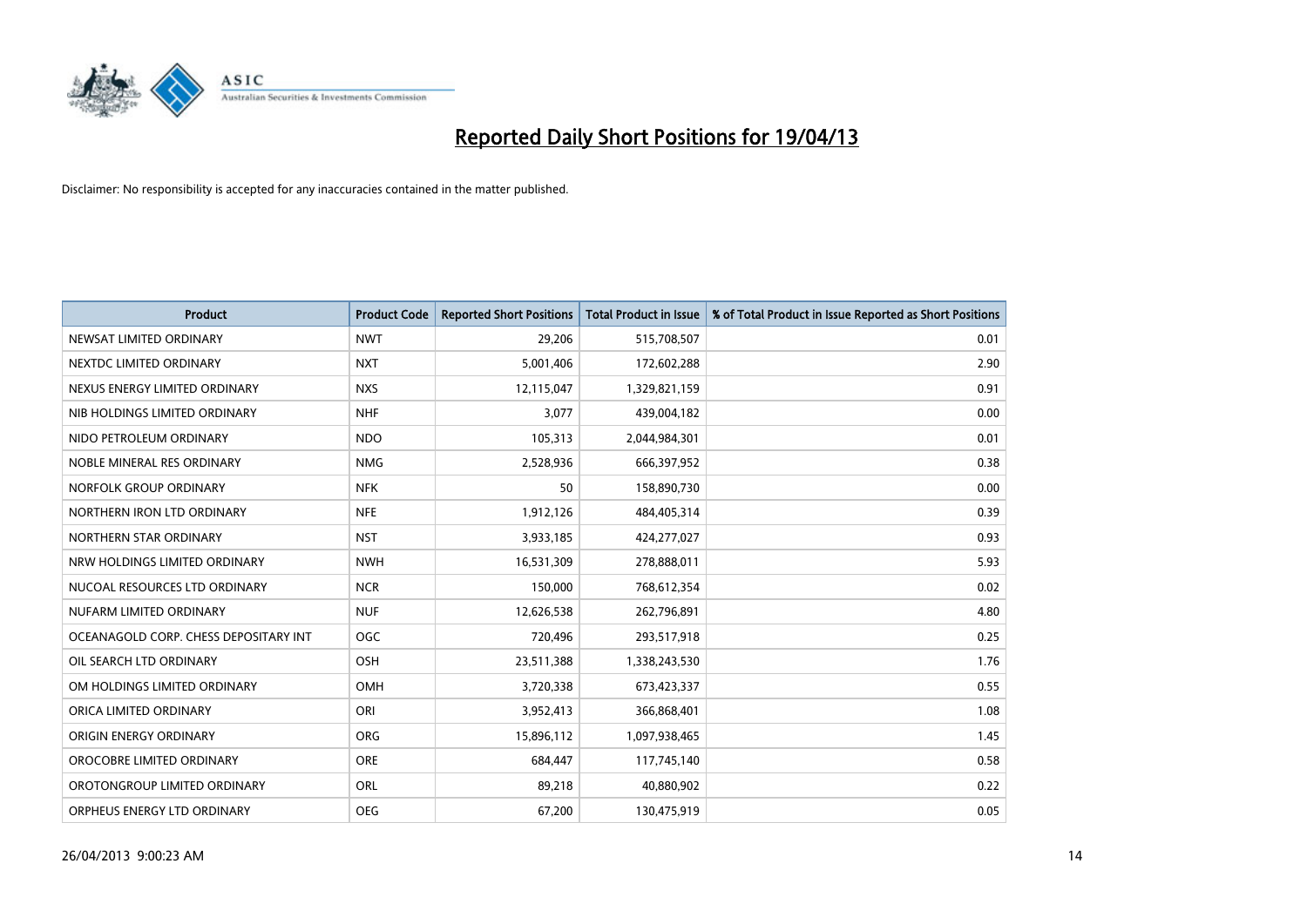

| Product                        | <b>Product Code</b> | <b>Reported Short Positions</b> | <b>Total Product in Issue</b> | % of Total Product in Issue Reported as Short Positions |
|--------------------------------|---------------------|---------------------------------|-------------------------------|---------------------------------------------------------|
| OZ MINERALS ORDINARY           | OZL                 | 15,723,756                      | 303,470,022                   | 5.18                                                    |
| <b>PACIFIC BRANDS ORDINARY</b> | <b>PBG</b>          | 14,378,304                      | 912,915,695                   | 1.57                                                    |
| PALADIN ENERGY LTD ORDINARY    | <b>PDN</b>          | 114,281,270                     | 837,187,808                   | 13.65                                                   |
| PANAUST LIMITED ORDINARY       | <b>PNA</b>          | 8,019,543                       | 615,911,205                   | 1.30                                                    |
| PANORAMIC RESOURCES ORDINARY   | PAN                 | 2,137,989                       | 256,899,729                   | 0.83                                                    |
| PAPERLINX LIMITED ORDINARY     | <b>PPX</b>          | 67,945                          | 609,280,761                   | 0.01                                                    |
| PAPILLON RES LTD ORDINARY      | <b>PIR</b>          | 2,360,697                       | 336,978,210                   | 0.70                                                    |
| PATTIES FOODS LTD ORDINARY     | PFL                 | 4,605                           | 139,065,639                   | 0.00                                                    |
| PEET LIMITED ORDINARY          | <b>PPC</b>          | 4,104,529                       | 364,592,768                   | 1.13                                                    |
| PERILYA LIMITED ORDINARY       | PEM                 | 382                             | 769,316,426                   | 0.00                                                    |
| PERPETUAL LIMITED ORDINARY     | <b>PPT</b>          | 2,126,362                       | 41,980,678                    | 5.07                                                    |
| PERSEUS MINING LTD ORDINARY    | <b>PRU</b>          | 24,407,570                      | 457,962,088                   | 5.33                                                    |
| PHARMAXIS LTD ORDINARY         | <b>PXS</b>          | 15,046,593                      | 308,543,389                   | 4.88                                                    |
| PLATINUM ASSET ORDINARY        | <b>PTM</b>          | 6,173,410                       | 561,347,878                   | 1.10                                                    |
| PLATINUM AUSTRALIA ORDINARY    | PLA                 | 836,127                         | 504,968,043                   | 0.17                                                    |
| PMI GOLD CORP CDI 1:1          | <b>PVM</b>          | 232,274                         | 146,516,845                   | 0.16                                                    |
| PMP LIMITED ORDINARY           | <b>PMP</b>          | 128,840                         | 323,781,124                   | 0.04                                                    |
| PRANA BIOTECHNOLOGY ORDINARY   | PBT                 | 306,080                         | 371,239,938                   | 0.08                                                    |
| PREMIER INVESTMENTS ORDINARY   | <b>PMV</b>          | 488,378                         | 155,260,478                   | 0.31                                                    |
| PRIMA BIOMED LTD ORDINARY      | <b>PRR</b>          | 767,755                         | 1,066,063,388                 | 0.07                                                    |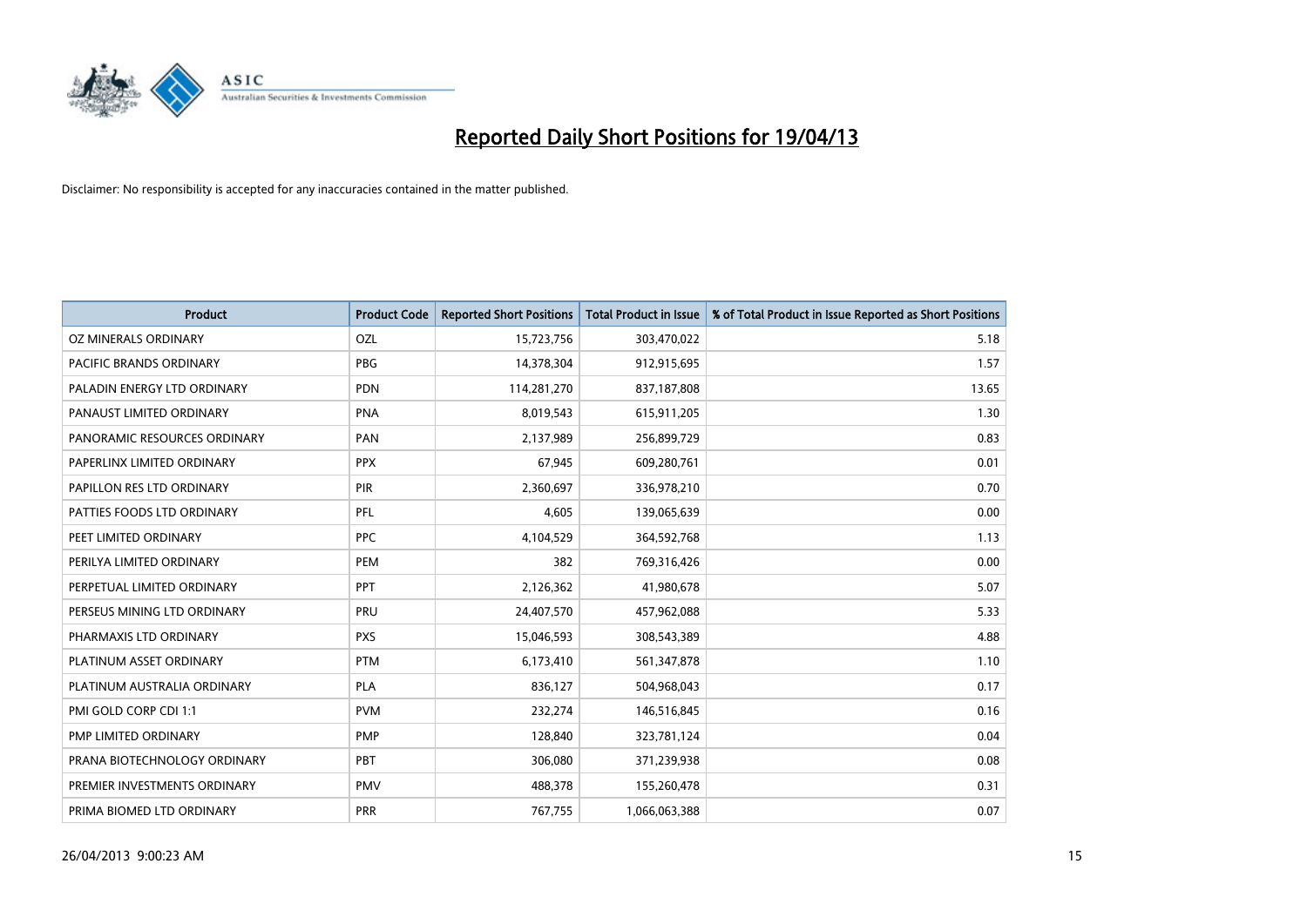

| <b>Product</b>                    | <b>Product Code</b> | <b>Reported Short Positions</b> | <b>Total Product in Issue</b> | % of Total Product in Issue Reported as Short Positions |
|-----------------------------------|---------------------|---------------------------------|-------------------------------|---------------------------------------------------------|
| PRIMARY HEALTH CARE ORDINARY      | <b>PRY</b>          | 17,020,427                      | 503,921,941                   | 3.38                                                    |
| PROGRAMMED ORDINARY               | <b>PRG</b>          | 234,996                         | 118,179,696                   | 0.20                                                    |
| PURA VIDA ENERGY NL ORDINARY      | <b>PVD</b>          | 157,040                         | 59,983,514                    | 0.26                                                    |
| <b>QANTAS AIRWAYS ORDINARY</b>    | QAN                 | 25,460,788                      | 2,241,945,788                 | 1.14                                                    |
| OBE INSURANCE GROUP ORDINARY      | <b>OBE</b>          | 50,666,642                      | 1,200,002,952                 | 4.22                                                    |
| <b>QLD MINING CORP ORDINARY</b>   | <b>OMN</b>          | 1,300,000                       | 869,999,817                   | 0.15                                                    |
| ORXPHARMA LTD ORDINARY            | <b>QRX</b>          | 130,696                         | 144,644,706                   | 0.09                                                    |
| <b>QUBE HOLDINGS LTD ORDINARY</b> | <b>QUB</b>          | 15,296,250                      | 928,965,547                   | 1.65                                                    |
| RAMELIUS RESOURCES ORDINARY       | <b>RMS</b>          | 6,089,131                       | 337,586,949                   | 1.80                                                    |
| RAMSAY HEALTH CARE ORDINARY       | <b>RHC</b>          | 1,696,251                       | 202,081,252                   | 0.84                                                    |
| RANGE RESOURCES LTD ORDINARY      | <b>RRS</b>          | 44,458                          | 2,567,810,783                 | 0.00                                                    |
| <b>RCR TOMLINSON ORDINARY</b>     | <b>RCR</b>          | 90,237                          | 132,431,265                   | 0.07                                                    |
| <b>REA GROUP ORDINARY</b>         | <b>REA</b>          | 93,113                          | 131,714,699                   | 0.07                                                    |
| <b>RECKON LIMITED ORDINARY</b>    | <b>RKN</b>          | 451,770                         | 129,488,015                   | 0.35                                                    |
| <b>RED 5 LIMITED ORDINARY</b>     | <b>RED</b>          | 801,758                         | 135,488,008                   | 0.59                                                    |
| RED FORK ENERGY ORDINARY          | <b>RFE</b>          | 5,701,114                       | 384,951,719                   | 1.48                                                    |
| REDBANK ENERGY LTD ORDINARY       | <b>AEJ</b>          | 13                              | 786,287                       | 0.00                                                    |
| REDFLEX HOLDINGS ORDINARY         | <b>RDF</b>          | $\mathbf{1}$                    | 110,762,310                   | 0.00                                                    |
| REECE AUSTRALIA LTD. ORDINARY     | <b>REH</b>          | 530                             | 99,600,000                    | 0.00                                                    |
| REGIS RESOURCES ORDINARY          | <b>RRL</b>          | 10,353,259                      | 474,413,655                   | 2.18                                                    |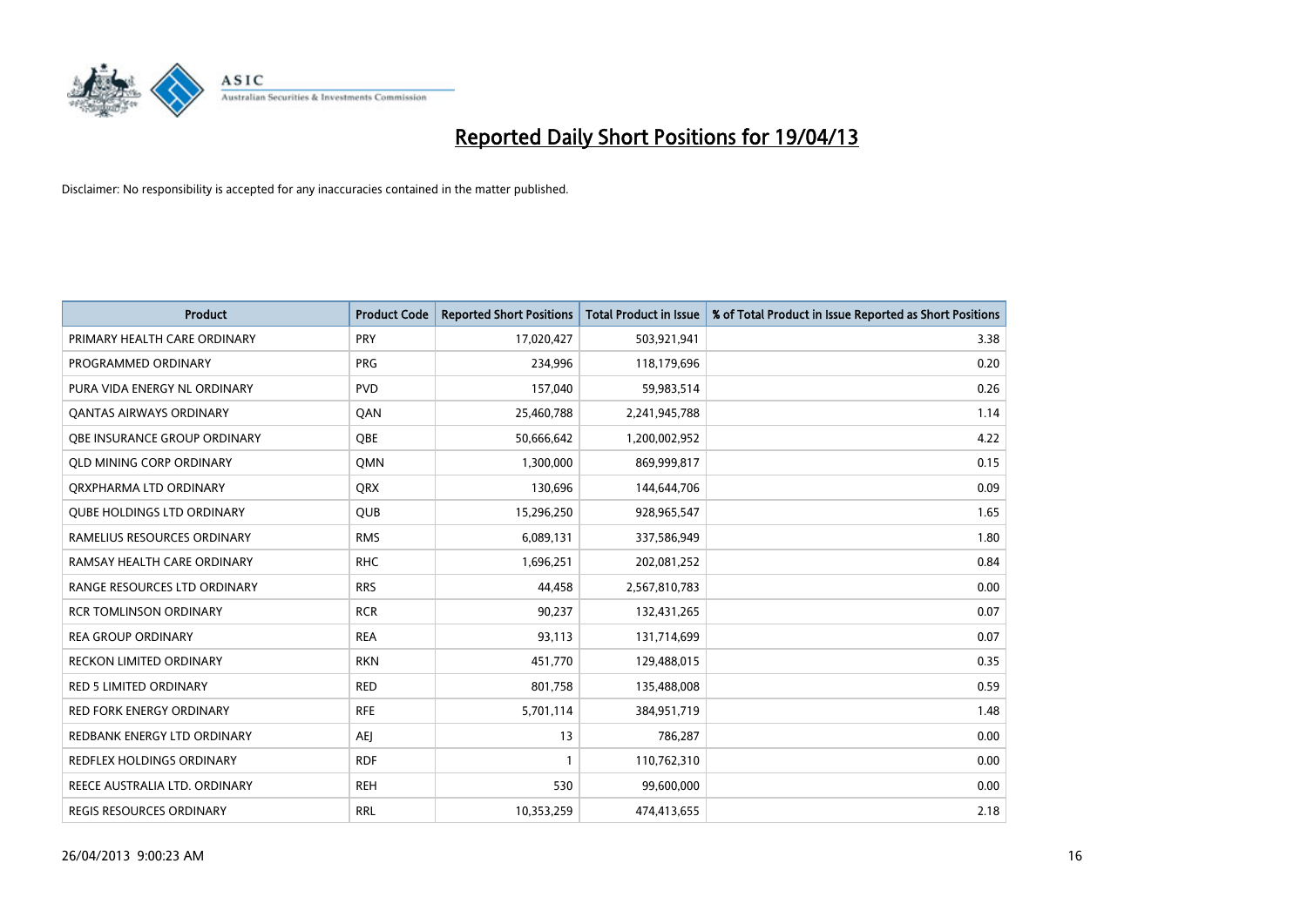

| <b>Product</b>                        | <b>Product Code</b> | <b>Reported Short Positions</b> | <b>Total Product in Issue</b> | % of Total Product in Issue Reported as Short Positions |
|---------------------------------------|---------------------|---------------------------------|-------------------------------|---------------------------------------------------------|
| RESMED INC CDI 10:1                   | <b>RMD</b>          | 13,909,485                      | 1,556,242,300                 | 0.89                                                    |
| RESOLUTE MINING ORDINARY              | <b>RSG</b>          | 2,242,090                       | 643,094,224                   | 0.35                                                    |
| <b>RESOURCE GENERATION ORDINARY</b>   | <b>RES</b>          | 73                              | 284,698,002                   | 0.00                                                    |
| RETAIL FOOD GROUP ORDINARY            | <b>RFG</b>          | 184,733                         | 130,227,856                   | 0.14                                                    |
| REVERSE CORP LIMITED ORDINARY         | <b>REF</b>          | 100                             | 92,382,175                    | 0.00                                                    |
| REX MINERALS LIMITED ORDINARY         | <b>RXM</b>          | 2,519,284                       | 188,907,284                   | 1.33                                                    |
| RHG LIMITED ORDINARY                  | <b>RHG</b>          | 42,007                          | 308,483,177                   | 0.01                                                    |
| RIALTO ENERGY ORDINARY                | <b>RIA</b>          | 223,828                         | 682,929,991                   | 0.03                                                    |
| <b>RIDLEY CORPORATION ORDINARY</b>    | <b>RIC</b>          | 1,256,838                       | 307,817,071                   | 0.41                                                    |
| RIO TINTO LIMITED ORDINARY            | <b>RIO</b>          | 12,642,247                      | 435,758,720                   | 2.90                                                    |
| ROC OIL COMPANY ORDINARY              | <b>ROC</b>          | 1,900,240                       | 683,235,552                   | 0.28                                                    |
| <b>RURALCO HOLDINGS ORDINARY</b>      | <b>RHL</b>          | 12,000                          | 55,019,284                    | 0.02                                                    |
| SAI GLOBAL LIMITED ORDINARY           | SAI                 | 12,780,034                      | 209,019,442                   | 6.11                                                    |
| SALMAT LIMITED ORDINARY               | <b>SLM</b>          | 73,962                          | 159,812,799                   | 0.05                                                    |
| SAMSON OIL & GAS LTD ORDINARY         | SSN                 | 4,019,000                       | 2,114,831,858                 | 0.19                                                    |
| SANDFIRE RESOURCES ORDINARY           | <b>SFR</b>          | 3,380,547                       | 153,650,968                   | 2.20                                                    |
| <b>SANTOS LTD ORDINARY</b>            | <b>STO</b>          | 2,673,923                       | 964,266,407                   | 0.28                                                    |
| SARACEN MINERAL ORDINARY              | <b>SAR</b>          | 10,115,920                      | 595,263,186                   | 1.70                                                    |
| SCA PROPERTY GROUP STAPLED SECURITIES | <b>SCP</b>          | 32,083,450                      | 585,455,114                   | 5.48                                                    |
| SEDGMAN LIMITED ORDINARY              | <b>SDM</b>          | 612,483                         | 220,368,310                   | 0.28                                                    |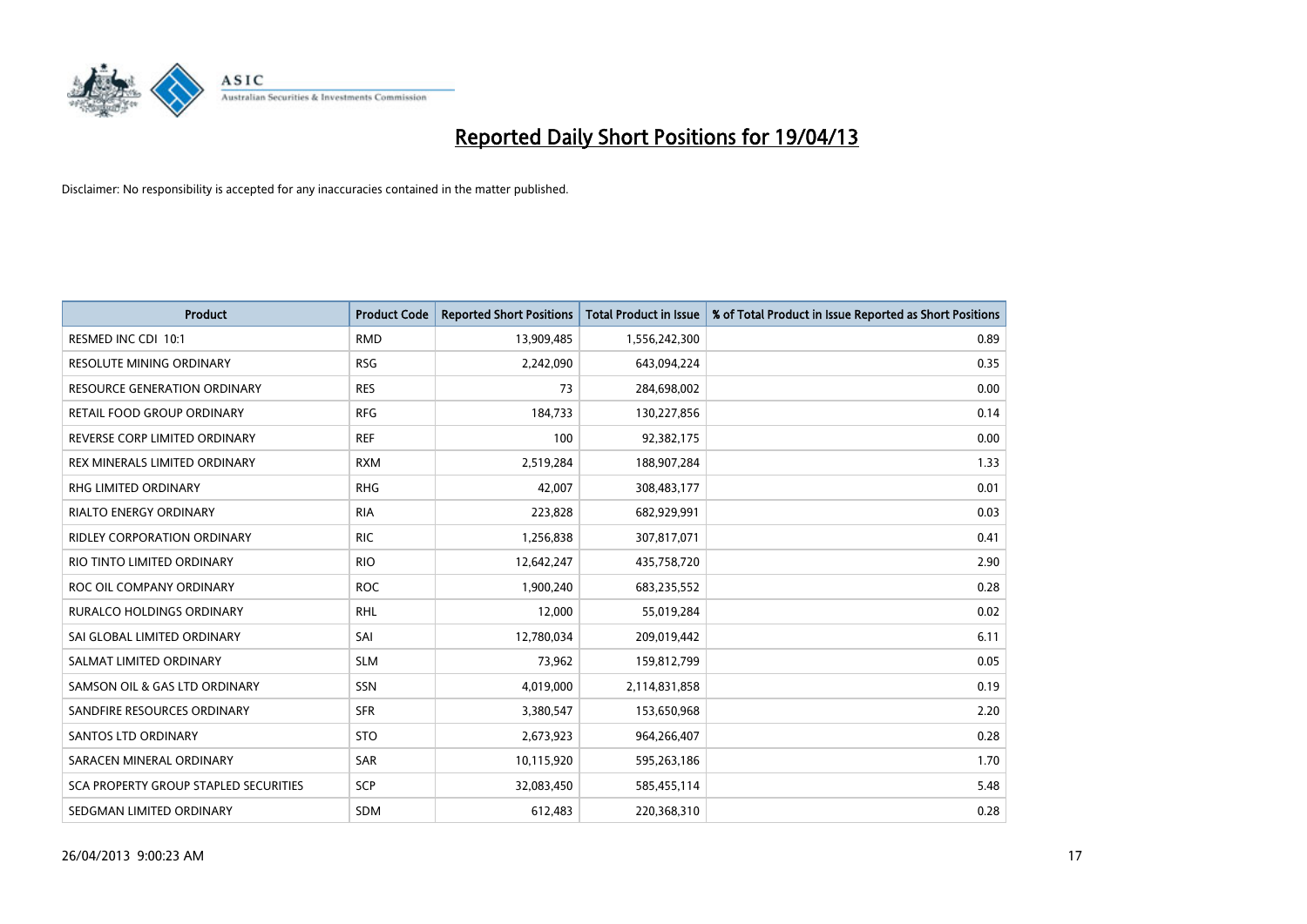

| <b>Product</b>                           | <b>Product Code</b> | <b>Reported Short Positions</b> | <b>Total Product in Issue</b> | % of Total Product in Issue Reported as Short Positions |
|------------------------------------------|---------------------|---------------------------------|-------------------------------|---------------------------------------------------------|
| SEEK LIMITED ORDINARY                    | <b>SEK</b>          | 14,313,330                      | 337,833,019                   | 4.24                                                    |
| SELECT HARVESTS ORDINARY                 | SHV                 | 15,117                          | 57,151,112                    | 0.03                                                    |
| SENEX ENERGY LIMITED ORDINARY            | <b>SXY</b>          | 19,187,113                      | 1,140,804,837                 | 1.68                                                    |
| SERVCORP LIMITED ORDINARY                | SRV                 | 80                              | 98,432,275                    | 0.00                                                    |
| SERVICE STREAM ORDINARY                  | SSM                 | 729,353                         | 283,418,867                   | 0.26                                                    |
| SEVEN GROUP HOLDINGS ORDINARY            | <b>SVW</b>          | 1,285,017                       | 308,160,281                   | 0.42                                                    |
| SEVEN WEST MEDIA LTD ORDINARY            | SWM                 | 18,048,123                      | 999,160,872                   | 1.81                                                    |
| SIGMA PHARMACEUTICAL ORDINARY            | <b>SIP</b>          | 9,548,305                       | 1,151,625,141                 | 0.83                                                    |
| SILEX SYSTEMS ORDINARY                   | <b>SLX</b>          | 1,653,212                       | 170,232,464                   | 0.97                                                    |
| SILVER CHEF LIMITED ORDINARY             | SIV                 | 14,979                          | 28,762,745                    | 0.05                                                    |
| SILVER LAKE RESOURCE ORDINARY            | <b>SLR</b>          | 4,827,588                       | 379,048,750                   | 1.27                                                    |
| SIMS METAL MGMT LTD ORDINARY             | SGM                 | 13,908,098                      | 204,309,387                   | 6.81                                                    |
| SINGAPORE TELECOMM. CHESS DEPOSITARY INT | SGT                 | 1,106,049                       | 194,460,137                   | 0.57                                                    |
| SIRIUS RESOURCES NL ORDINARY             | <b>SIR</b>          | 778,304                         | 224,620,167                   | 0.35                                                    |
| SIRTEX MEDICAL ORDINARY                  | <b>SRX</b>          | 679,136                         | 55,768,136                    | 1.22                                                    |
| SKILLED GROUP LTD ORDINARY               | <b>SKE</b>          | 4,973,059                       | 233,533,526                   | 2.13                                                    |
| SKY NETWORK ORDINARY                     | <b>SKT</b>          | 150,000                         | 389,139,785                   | 0.04                                                    |
| SKYCITY ENT GRP LTD ORDINARY             | <b>SKC</b>          | 132,313                         | 576,958,340                   | 0.02                                                    |
| <b>SLATER &amp; GORDON ORDINARY</b>      | SGH                 | 3,792                           | 170,537,215                   | 0.00                                                    |
| SMS MANAGEMENT, ORDINARY                 | SMX                 | 2,371,138                       | 69,378,477                    | 3.42                                                    |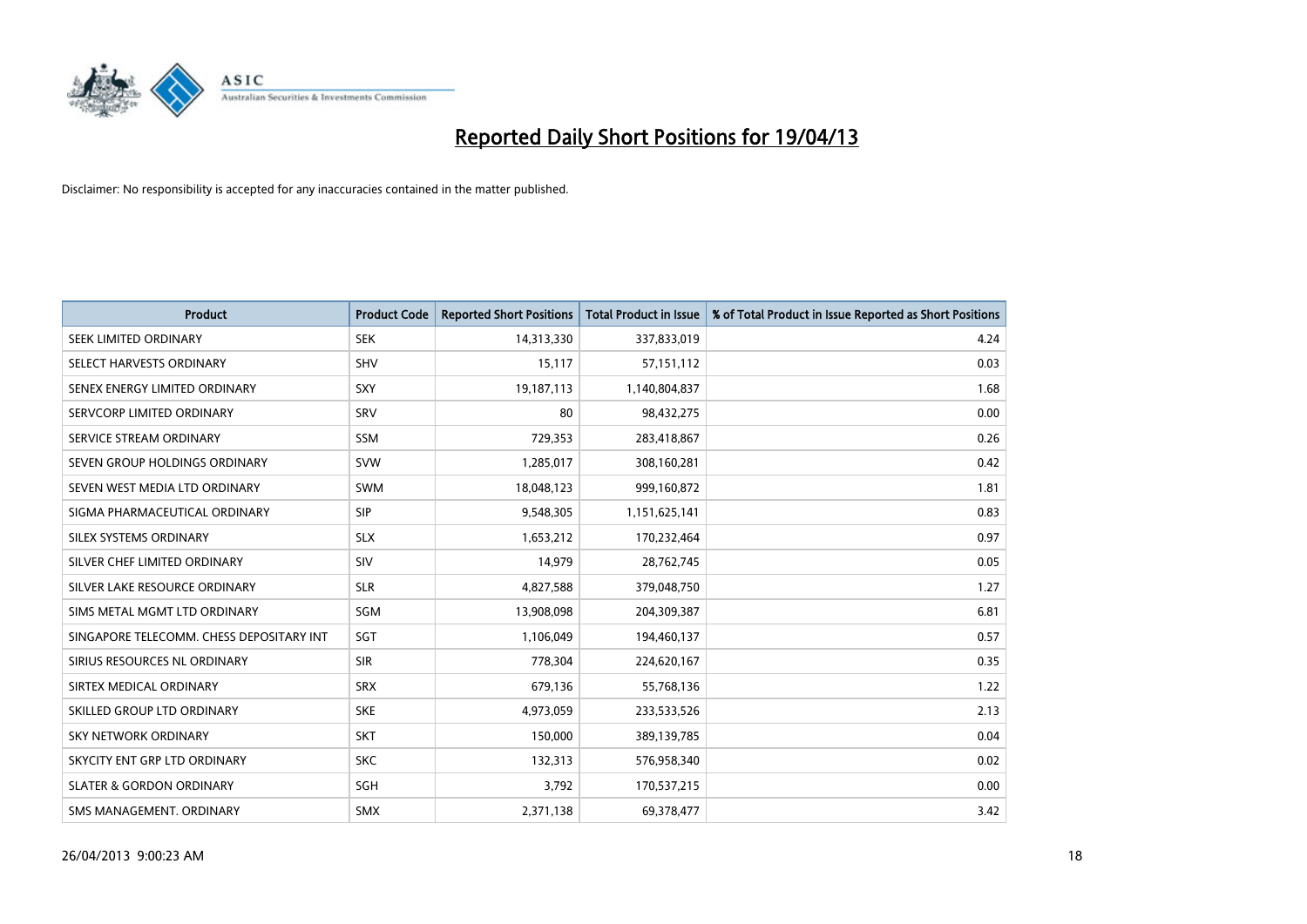

| <b>Product</b>                           | <b>Product Code</b> | <b>Reported Short Positions</b> | <b>Total Product in Issue</b> | % of Total Product in Issue Reported as Short Positions |
|------------------------------------------|---------------------|---------------------------------|-------------------------------|---------------------------------------------------------|
| SONIC HEALTHCARE ORDINARY                | <b>SHL</b>          | 9,522,547                       | 396,207,681                   | 2.40                                                    |
| SOUL PATTINSON (W.H) ORDINARY            | SOL                 | 16,851                          | 239,395,320                   | 0.01                                                    |
| SP AUSNET STAPLED SECURITIES             | <b>SPN</b>          | 25,209,223                      | 3,367,543,113                 | 0.75                                                    |
| SPARK INFRASTRUCTURE STAPLED NOTE & UNIT | SKI                 | 48,471,461                      | 1,326,734,264                 | 3.65                                                    |
| SPDR 200 FUND ETF UNITS                  | <b>STW</b>          | 36,762                          | 46,151,346                    | 0.08                                                    |
| ST BARBARA LIMITED ORDINARY              | SBM                 | 8,527,250                       | 488,074,077                   | 1.75                                                    |
| STARPHARMA HOLDINGS ORDINARY             | SPL                 | 10,597,669                      | 283,665,948                   | 3.74                                                    |
| STHN CROSS MEDIA ORDINARY                | <b>SXL</b>          | 8,097,079                       | 704,858,524                   | 1.15                                                    |
| STOCKLAND UNITS/ORD STAPLED              | SGP                 | 19,746,581                      | 2,202,657,963                 | 0.90                                                    |
| STONEHENGE METALS ORDINARY               | <b>SHE</b>          | 750,000                         | 426,742,945                   | 0.18                                                    |
| STRAITS RES LTD. ORDINARY                | SRQ                 | 79,793                          | 1,164,150,159                 | 0.01                                                    |
| STW COMMUNICATIONS ORDINARY              | SGN                 | 296,301                         | 403,828,512                   | 0.07                                                    |
| SUNCORP GROUP LTD ORDINARY               | <b>SUN</b>          | 5,220,114                       | 1,286,600,980                 | 0.41                                                    |
| SUNDANCE ENERGY ORDINARY                 | <b>SEA</b>          | 1,456,059                       | 402,304,140                   | 0.36                                                    |
| SUNDANCE RESOURCES ORDINARY              | SDL                 | 25,527,146                      | 3,072,110,985                 | 0.83                                                    |
| SUNLAND GROUP LTD ORDINARY               | <b>SDG</b>          | 18,391                          | 189,417,674                   | 0.01                                                    |
| SUPER RET REP LTD ORDINARY               | <b>SUL</b>          | 616,837                         | 196,472,811                   | 0.31                                                    |
| SYD AIRPORT STAPLED US PROHIBIT.         | SYD                 | 22,974,705                      | 1,861,210,782                 | 1.23                                                    |
| SYRAH RESOURCES ORDINARY                 | <b>SYR</b>          | 608,108                         | 147,767,623                   | 0.41                                                    |
| <b>TABCORP HOLDINGS LTD ORDINARY</b>     | <b>TAH</b>          | 15,041,486                      | 744,885,690                   | 2.02                                                    |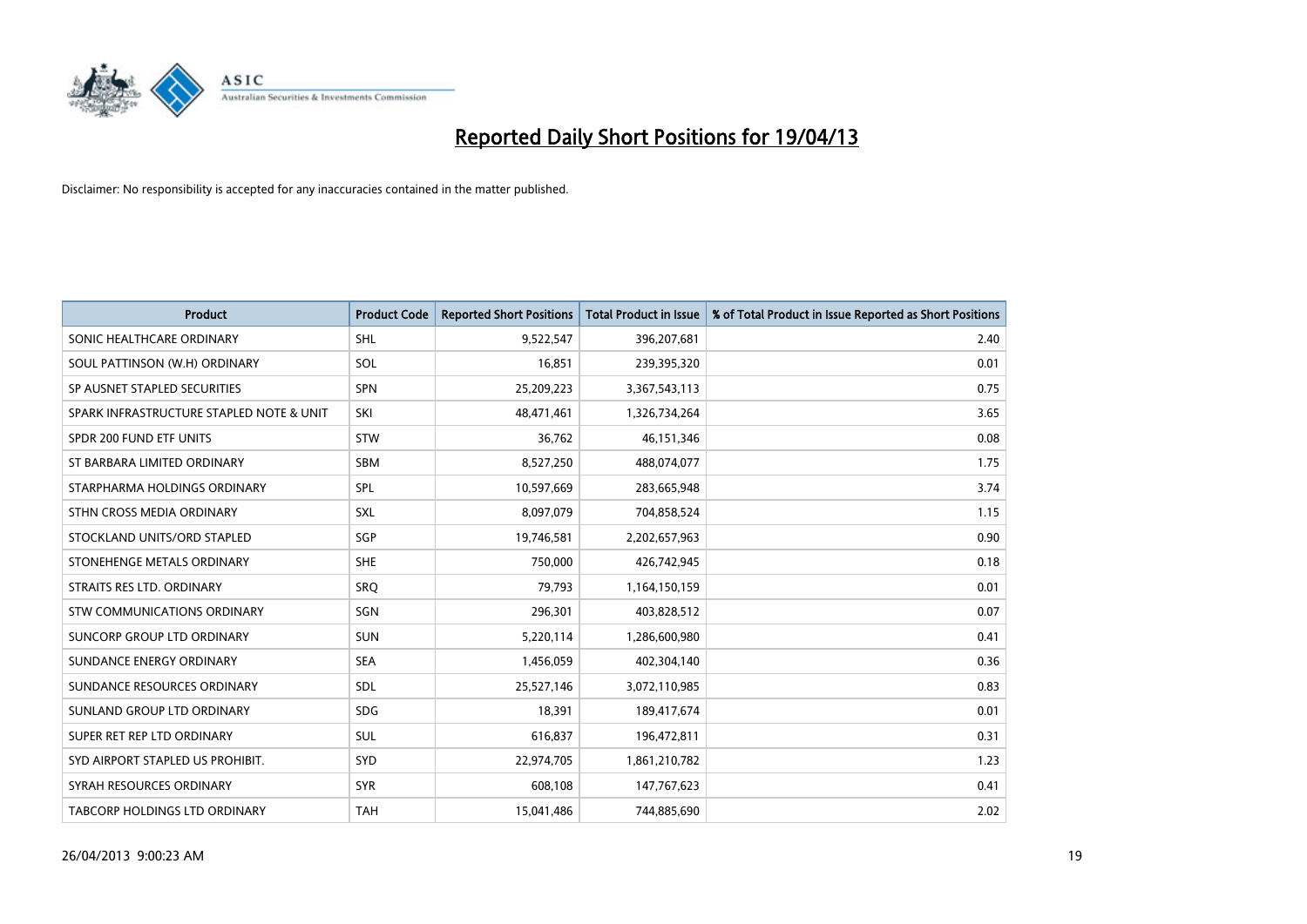

| <b>Product</b>                       | <b>Product Code</b> | <b>Reported Short Positions</b> | <b>Total Product in Issue</b> | % of Total Product in Issue Reported as Short Positions |
|--------------------------------------|---------------------|---------------------------------|-------------------------------|---------------------------------------------------------|
| TALON PETROLEUM LTD ORDINARY         | <b>TPD</b>          | 38,218                          | 98,135,433                    | 0.04                                                    |
| TANAMI GOLD NL ORDINARY              | <b>TAM</b>          | 515,134                         | 587,548,523                   | 0.09                                                    |
| TAP OIL LIMITED ORDINARY             | <b>TAP</b>          | 875,175                         | 241,608,606                   | 0.36                                                    |
| TASSAL GROUP LIMITED ORDINARY        | <b>TGR</b>          | 51,449                          | 146,304,404                   | 0.04                                                    |
| <b>TATTS GROUP LTD ORDINARY</b>      | <b>TTS</b>          | 13,515,871                      | 1,402,686,978                 | 0.96                                                    |
| <b>TECHNOLOGY ONE ORDINARY</b>       | <b>TNE</b>          | 6,073                           | 306,620,955                   | 0.00                                                    |
| TELECOM CORPORATION ORDINARY         | <b>TEL</b>          | 14,897,890                      | 1,816,996,340                 | 0.82                                                    |
| TELSTRA CORPORATION, ORDINARY        | <b>TLS</b>          | 28,221,422                      | 12,443,074,357                | 0.23                                                    |
| TEN NETWORK HOLDINGS ORDINARY        | <b>TEN</b>          | 89,005,657                      | 2,586,970,845                 | 3.44                                                    |
| TERANGA GOLD CORP CDI 1:1            | <b>TGZ</b>          | 132,467                         | 172,616,806                   | 0.08                                                    |
| THE REJECT SHOP ORDINARY             | <b>TRS</b>          | 2,244,072                       | 26,092,220                    | 8.60                                                    |
| <b>TIGER RESOURCES ORDINARY</b>      | <b>TGS</b>          | 2,723,694                       | 674,770,269                   | 0.40                                                    |
| TOLL HOLDINGS LTD ORDINARY           | <b>TOL</b>          | 30,894,084                      | 717,133,875                   | 4.31                                                    |
| TOX FREE SOLUTIONS ORDINARY          | <b>TOX</b>          | 1,085,945                       | 115,999,858                   | 0.94                                                    |
| TPG TELECOM LIMITED ORDINARY         | <b>TPM</b>          | 900,300                         | 793,808,141                   | 0.11                                                    |
| <b>TRADE ME GROUP ORDINARY</b>       | <b>TME</b>          | 1,274,983                       | 396,017,568                   | 0.32                                                    |
| TRANSFIELD SERVICES ORDINARY         | <b>TSE</b>          | 15,125,403                      | 512,457,716                   | 2.95                                                    |
| TRANSPACIFIC INDUST, ORDINARY        | <b>TPI</b>          | 3,990,432                       | 1,578,563,490                 | 0.25                                                    |
| TRANSURBAN GROUP TRIPLE STAPLED SEC. | <b>TCL</b>          | 4,719,983                       | 1,481,594,818                 | 0.32                                                    |
| TREASURY WINE ESTATE ORDINARY        | <b>TWE</b>          | 17,511,975                      | 647,227,144                   | 2.71                                                    |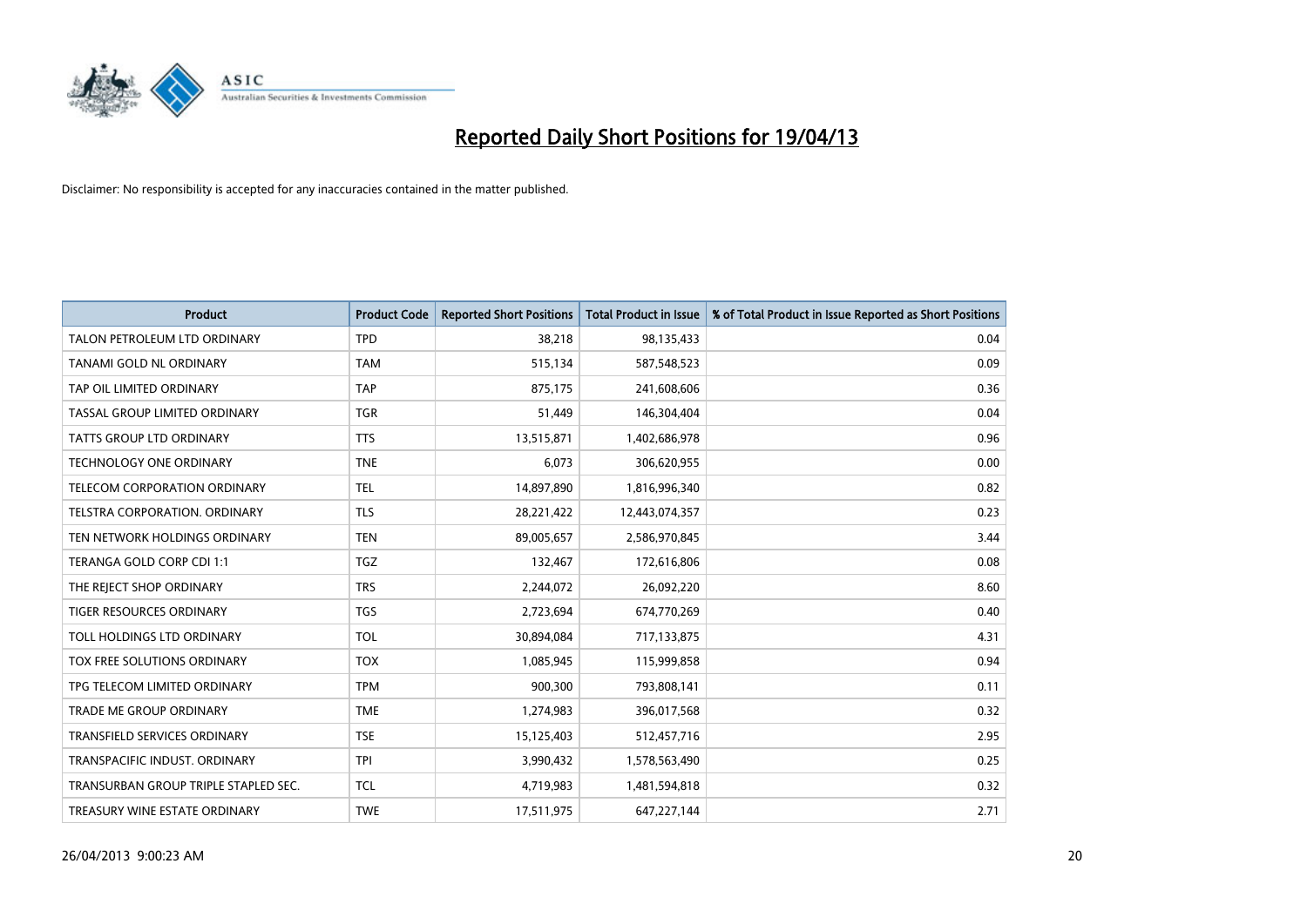

| <b>Product</b>                         | <b>Product Code</b> | <b>Reported Short Positions</b> | <b>Total Product in Issue</b> | % of Total Product in Issue Reported as Short Positions |
|----------------------------------------|---------------------|---------------------------------|-------------------------------|---------------------------------------------------------|
| TROY RESOURCES LTD ORDINARY            | <b>TRY</b>          | 2,515,871                       | 91,318,649                    | 2.76                                                    |
| UGL LIMITED ORDINARY                   | UGL                 | 10,391,127                      | 166,511,240                   | 6.24                                                    |
| UXC LIMITED ORDINARY                   | <b>UXC</b>          | 625,730                         | 308,806,649                   | 0.20                                                    |
| <b>VENTURE MINERALS ORDINARY</b>       | <b>VMS</b>          | 28,815                          | 287,320,170                   | 0.01                                                    |
| <b>VIRGIN AUS HLDG LTD ORDINARY</b>    | <b>VAH</b>          | 76,360,353                      | 2,455,775,111                 | 3.11                                                    |
| <b>VNGD AUS SHARES ETF UNITS</b>       | VAS                 | 10,621                          | 6,027,438                     | 0.18                                                    |
| <b>VOCUS COMMS LTD ORDINARY</b>        | <b>VOC</b>          | 112,671                         | 78,017,825                    | 0.14                                                    |
| WATPAC LIMITED ORDINARY                | <b>WTP</b>          | 209,211                         | 184,332,526                   | 0.11                                                    |
| <b>WDS LIMITED ORDINARY</b>            | <b>WDS</b>          | $\overline{7}$                  | 144,740,614                   | 0.00                                                    |
| WEBJET LIMITED ORDINARY                | <b>WEB</b>          | 250,814                         | 79,397,959                    | 0.32                                                    |
| WESFARMERS LIMITED ORDINARY            | <b>WES</b>          | 26,693,772                      | 1,006,660,776                 | 2.65                                                    |
| WESFARMERS LIMITED PARTIALLY PROTECTED | <b>WESN</b>         | 119,843                         | 150,532,822                   | 0.08                                                    |
| WESTERN AREAS LTD ORDINARY             | <b>WSA</b>          | 15,938,758                      | 196,843,803                   | 8.10                                                    |
| WESTERN DESERT RES. ORDINARY           | <b>WDR</b>          | 1,694,420                       | 360,853,631                   | 0.47                                                    |
| WESTFIELD GROUP ORD/UNIT STAPLED SEC   | <b>WDC</b>          | 8,372,540                       | 2,209,041,770                 | 0.38                                                    |
| WESTFIELD RETAIL TST UNIT STAPLED      | <b>WRT</b>          | 14,273,989                      | 3,054,166,195                 | 0.47                                                    |
| <b>WESTPAC BANKING CORP ORDINARY</b>   | <b>WBC</b>          | 24,808,835                      | 3,103,729,084                 | 0.80                                                    |
| WHITE ENERGY COMPANY ORDINARY          | <b>WEC</b>          | 200,980                         | 322,974,494                   | 0.06                                                    |
| WHITEHAVEN COAL ORDINARY               | <b>WHC</b>          | 97,926,042                      | 1,025,635,023                 | 9.55                                                    |
| WHK GROUP LIMITED ORDINARY             | <b>WHG</b>          | 15,195                          | 265,200,652                   | 0.01                                                    |